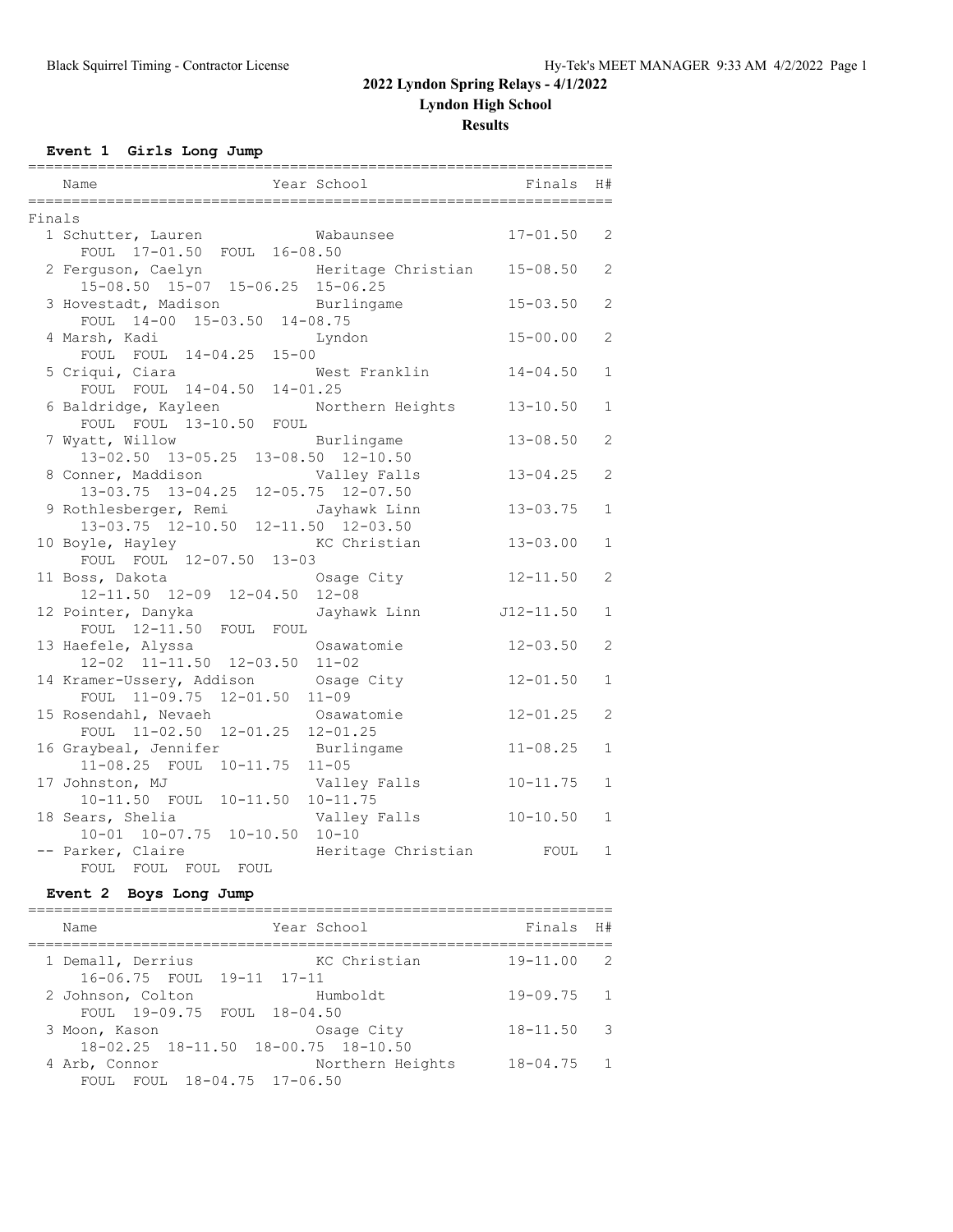**Results**

| Event 2 Boys Long Jump                                                                                        |                             |                |                |
|---------------------------------------------------------------------------------------------------------------|-----------------------------|----------------|----------------|
| 5 Higginbotham, Blake Maranatha<br>18-03.25 17-11 16-08.25 16-07.75                                           |                             | $18 - 03.25$ 1 |                |
| 6 Drinkard, Solomon Valley Falls                                                                              |                             | $18 - 02.25$   | 3              |
| 18-02.25 FOUL 18-01 18-01<br>7 Bolley, Micas                                                                  | West Franklin               | $18 - 01.00$   | 3              |
| 16-08 17-08.50 17-06.50 18-01                                                                                 |                             |                |                |
| 8 McKee, Josia<br>hee, Josia<br>16-04.25 16-05 17-03.25 17-08.25                                              | Chase County                | $17 - 08.25$   | 3              |
| 9 Punches, Brandon<br>17-06 16-08.75 17-08 FOUL                                                               | Burlingame                  | $17 - 08.00$   | $\overline{2}$ |
| 10 Broyles, Ryan<br>: oyles, Ryan                           Jayhawk<br>17-03.25   17-08   16-08.75   15-03.75 | Jayhawk Linn J17-08.00      |                | $\mathbf{2}$   |
| 11 Broyles, Trenton                                                                                           | Jayhawk Linn J17-08.00      |                | $\overline{2}$ |
| FOUL 17-01.75 17-08 FOUL                                                                                      |                             |                |                |
| 12 Heins, Braden<br>17-03.50 17-05 FOUL FOUL                                                                  | Northern Heights 17-05.00   |                | $\mathbf{1}$   |
| 13 Anderson, Evan                                                                                             | Heritage Christian 17-04.00 |                | $\mathbf{1}$   |
| 16-06.75 16-11.25 17-04 16-09.75                                                                              |                             | $17 - 03.00$   | 3              |
| 14 Heckman, Matthew Burlingame<br>FOUL 17-03 15-06 15-02.50                                                   |                             |                |                |
| 15 Shannon, Brigg<br>17-03 FOUL 15-00.50 FOUL                                                                 | Humboldt                    | $J17 - 03.00$  | 3              |
| 16 Grimmett, Landon                                                                                           | Lebo                        | $16 - 11.50$   | 3              |
| $16-10.50$ $16-09.25$ $16-11.50$ $16-11$<br>17 O'Kieth, Josh                                                  | Maranatha                   | $16 - 10.50$   | $\mathbf{1}$   |
| FOUL 16-10.50 FOUL FOUL                                                                                       |                             |                |                |
| 18 Feltner, Elijah<br>16-06.50 16-07 15-10.75 FOUL                                                            | Lyndon                      | $16 - 07.00$   | $\mathbf{1}$   |
| 19 Smith, Garrett<br><u>na mga mga Tebo</u>                                                                   |                             | $16 - 06.75$   | 3              |
| 15-08.75 16-06.75 15-08.75 16-04.25<br>20 Barth, LJ                                                           | Heritage Christian 16-02.75 |                | $\mathbf{1}$   |
| $15-03.50$ $15-05.25$ $16-02.75$ $15-09.25$                                                                   |                             |                | 3              |
| 21 Smith, Duke<br>15-09.75 14-11 15-05 16-02                                                                  | West Franklin               | $16 - 02.00$   |                |
| 22 Hansen, Aiden<br>nsen, Aiden He<br>16-00.50 14-11 15-11 FOUL                                               | Heritage Christian 16-00.50 |                | $\mathbf{1}$   |
| 23 Carpenter, Kanyon                                                                                          | Jayhawk Linn                | $15 - 10.50$   | $\overline{2}$ |
| FOUL 15-10.50 15-01.25 FOUL<br>24 Lewis, Fisher                                                               | KC Christian                | $15 - 10.25$   | 2              |
| 15-06 15-09.75 15-03.25 15-10.25                                                                              |                             |                |                |
| 25 Bayless, Roman<br>15-06 15-07.25 FOUL 15-04                                                                | Burlingame                  | $15 - 07.25$   | $\mathbf{2}$   |
| 26 Gragg, Tyson                                                                                               | Osage City                  | $15 - 07.00$   | 3              |
| 13-10 13-11.50 14-01.50 15-07<br>27 Patton, Preston                                                           | Northern Heights            | $15 - 06.75$   | $\mathbf{1}$   |
| 15-01 15-06.75 15-01.25                                                                                       | FOUL                        |                |                |
| 28 White, Logan<br>14-06 FOUL FOUL 14-08                                                                      | Osage City                  | $14 - 08.00$   | 2              |
| 29 Vanstory, Matthew                                                                                          | Wabaunsee                   | $14 - 06.00$   | $\mathbf{2}$   |
| 14-03.50 14-06 14-05 14-05.50<br>30 Ratcliff, Drake                                                           | Humboldt                    | $14 - 00.00$   | $\mathbf{1}$   |
| 13-08 14-00 13-07.75 FOUL                                                                                     |                             |                |                |
| 31 Spellman, Austin<br>FOUL 12-07.25 12-07.25 11-09.50                                                        | Wabaunsee                   | 12-07.25       | 2              |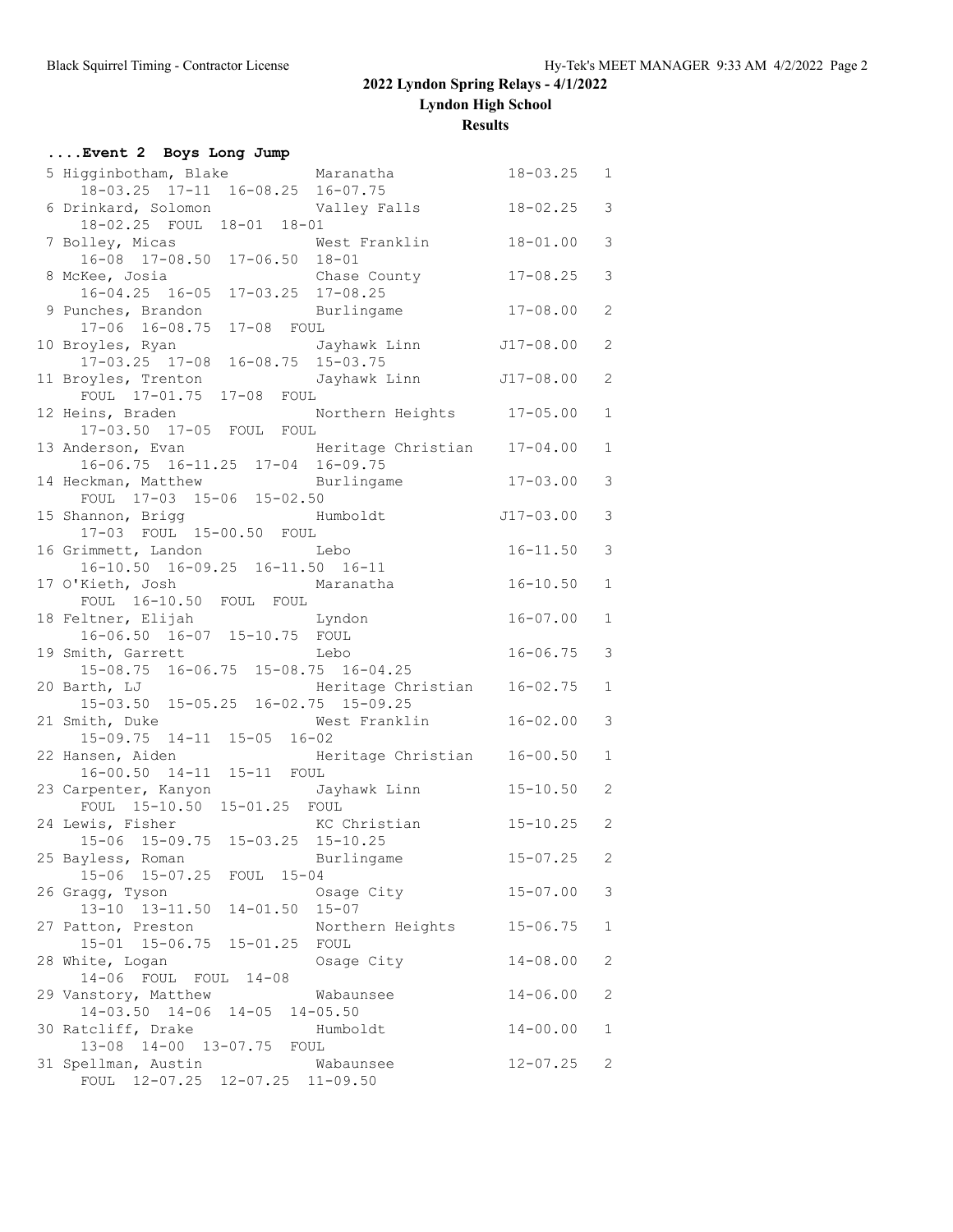**Lyndon High School**

#### **Results**

## **....Event 2 Boys Long Jump**

| 32 Irby, Bryce              |  | Osawatomie | $12 - 01.50$ 2 |  |
|-----------------------------|--|------------|----------------|--|
| 12-01.50 FOUL FOUL 11-03.25 |  |            |                |  |

## **Event 3 Girls Triple Jump**

| Name                                                                     | Year School   | Finals        |
|--------------------------------------------------------------------------|---------------|---------------|
| 1 Schutter, Lauren<br>FOUL FOUL 34-11 33-09.25                           | Wabaunsee     | $34 - 11.00$  |
| 2 Ferguson, Caelyn Meritage Christian<br>$31-09.25$ 29-05.25 31-07 32-08 |               | $32 - 08.00$  |
| 3 Jones, Sienna<br>$31-10.50$ $31-03$ $31-01$ $30-11$                    | Wabaunsee     | $31 - 10.50$  |
| 4 Cameron, Katie                                                         | West Franklin | $30 - 05.50$  |
| 29-11 29-07.75 30-05.50 30-00.50<br>5 Marcotte, Reanna                   | Lyndon        | $28 - 09.00$  |
| FOUL 28-09 FOUL FOUL<br>6 Walter, Mackenzie <b>West Franklin</b>         |               | $27 - 08.75$  |
| FOUL 26-07 26-03.50 27-08.75<br>7 Boss, Dakota                           | Osage City    | $J27 - 08.75$ |
| 25-03 FOUL 25-11.50 27-08.75<br>8 Meyer, Emily                           | Wabaunsee     | $27 - 03.50$  |
| 24-05.50 26-04 26-06 27-03.50<br>9 Conner, Maddison Galley Falls         |               | $26 - 10.50$  |
| 26-08.50 26-10.50 25-10 26-00.50<br>10 Haefele, Alyssa<br>Osawatomie     |               | $24 - 03.50$  |
| FOUL 24-03 FOUL 24-03.50                                                 |               |               |

### **Event 4 Boys Triple Jump**

| Name                                                                                   | Year School            | Finals       |
|----------------------------------------------------------------------------------------|------------------------|--------------|
| 1 Rogers, Trey<br>42-03.50 40-10 40-10.75 40-00                                        | West Franklin 42-03.50 |              |
| 2 McGowen, Levi and Humboldt<br>39-00.75 38-06.50 38-06.50 39-01                       |                        | $39 - 01.00$ |
| 3 Wurtz, Wyatt Mabaunsee<br>38-03 37-04.75 37-02.75 36-11.50                           |                        | $38 - 03.00$ |
| 4 Moon, Kason<br>36-11.50 36-08.50 35-10.50 36-06                                      | Osaqe City             | $36 - 11.50$ |
| 5 Grimmett, Landon and Lebo<br>35-10.50 36-02 36-02 35-08.50                           |                        | $36 - 02.00$ |
| 6 Abarca, Jason                           West Franklin<br>34-06.25 35-02.75 FOUL FOUL |                        | $35 - 02.75$ |
| 7 Anderson, Evan<br>34-02.50 30-10.25 34-07.50 35-00.50                                | Heritage Christian     | $35 - 00.50$ |
| 8 Wirth, Caston Lyndon<br>FOUL FOUL 34-08 33-04.50                                     |                        | $34 - 08.00$ |
| 9 Smith, Garrett Lebo<br>FOUL 33-02.25 FOUL 34-05                                      |                        | $34 - 05.00$ |
| 10 Pearce, Timothy Mest Franklin<br>31-01.50 32-08.50 32-00 32-00.50                   |                        | $32 - 08.50$ |
| Wabaunsee<br>11 Strait, Connor<br>FOUL FOUL 32-02.75 FOUL                              |                        | $32 - 02.75$ |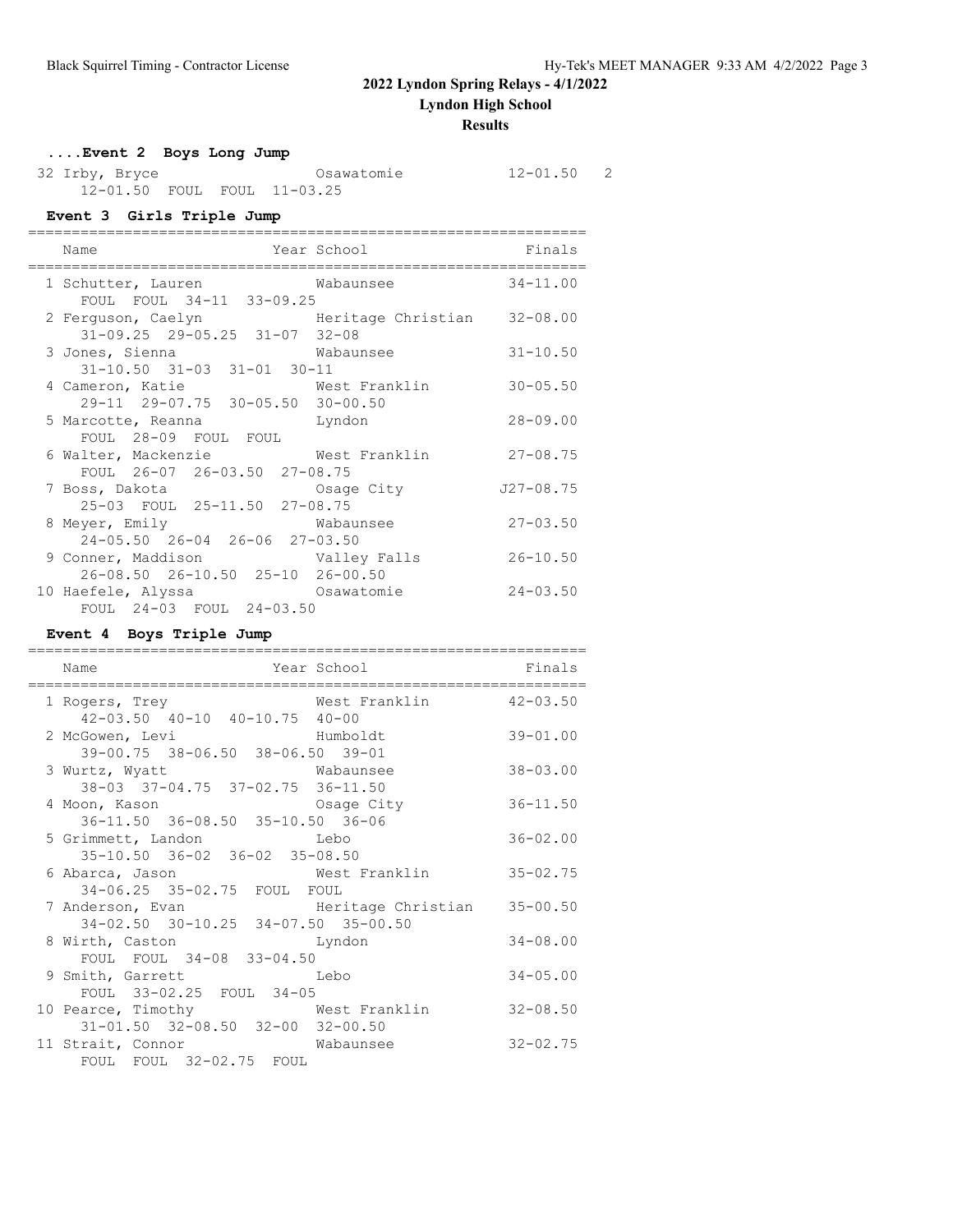#### **Results**

## **....Event 4 Boys Triple Jump**

| 12 Spellman, Austin |                                             | Wabaunsee | $26 - 00.50$ |
|---------------------|---------------------------------------------|-----------|--------------|
|                     | $24-06.50$ $25-05.50$ $25-03.50$ $26-00.50$ |           |              |

## **Event 5 Girls High Jump**

| Name<br>================================ |                            |                                           | ========= | Year School                                                    | . _ _ _ _ _ _ _ _ _ _ _<br>=======<br>Finals |
|------------------------------------------|----------------------------|-------------------------------------------|-----------|----------------------------------------------------------------|----------------------------------------------|
|                                          |                            |                                           |           | 1 Winters, Daelyn Burlingame                                   | $5 - 00.00$                                  |
|                                          |                            |                                           |           | $4-00$ $4-02$ $4-04$ $4-06$ $4-08$ $4-10$ $5-00$ $5-02$        |                                              |
| P                                        |                            |                                           |           | P O O O XO XO XXX                                              |                                              |
| 2 Stark, Campbell                        |                            |                                           |           | Osage City<br>$4-00$ $4-02$ $4-04$ $4-06$ $4-08$ $4-10$ $5-00$ | $4 - 10.00$                                  |
| $\bigcirc$                               |                            |                                           |           | $\begin{matrix} 0 & 0 & 0 & 0 & 0 & \text{XXX} \end{matrix}$   |                                              |
| 3 Jordan, Nevaeh                         |                            |                                           |           | West Franklin                                                  | $4 - 08.00$                                  |
|                                          |                            | $4-00$ $4-02$ $4-04$ $4-06$ $4-08$ $4-10$ |           |                                                                |                                              |
|                                          |                            | O O O XO O XXX                            |           |                                                                |                                              |
| 3 Lewis, Brooke                          |                            |                                           |           | Burlingame                                                     | $4 - 08.00$                                  |
|                                          |                            | $4-00$ $4-02$ $4-04$ $4-06$ $4-08$ $4-10$ |           |                                                                |                                              |
|                                          |                            | P P O O O XXX                             |           |                                                                |                                              |
| 4 Hadley, Saige                          |                            |                                           |           | Lebo                                                           | $J4 - 08.00$                                 |
|                                          |                            | $4-00$ $4-02$ $4-04$ $4-06$ $4-08$ $4-10$ |           |                                                                |                                              |
|                                          |                            | O O O XXO XO XXX                          |           |                                                                |                                              |
| 6 Criqui, Ciara                          |                            |                                           |           | West Franklin                                                  | $J4 - 06.00$                                 |
|                                          |                            | $4-00$ $4-02$ $4-04$ $4-06$ $4-08$        |           |                                                                |                                              |
|                                          |                            | O O XXO XO XXX                            |           |                                                                |                                              |
| 6 Chan, Katalina                         |                            |                                           |           | KC Christian                                                   | $4 - 06.00$                                  |
|                                          |                            | $4-00$ $4-02$ $4-04$ $4-06$ $4-08$        |           |                                                                |                                              |
|                                          |                            | 0 0 0 0 XXX                               |           |                                                                |                                              |
| 8 Lassman, Ella                          |                            |                                           |           | Humboldt                                                       | $J4 - 04.00$                                 |
|                                          |                            | $4 - 00$ $4 - 02$ $4 - 04$ $4 - 06$       |           |                                                                |                                              |
|                                          |                            | XO O XXO XXX                              |           |                                                                |                                              |
| 8 Carter, Shakira                        |                            |                                           |           | KC Christian                                                   | $4 - 04.00$                                  |
|                                          |                            | $4 - 00$ $4 - 02$ $4 - 04$ $4 - 06$       |           |                                                                |                                              |
|                                          |                            | O O XXO XXX                               |           |                                                                |                                              |
| 10 Weston, Peyton                        |                            |                                           |           | Lyndon                                                         | $4 - 02.00$                                  |
|                                          | $4 - 00$ $4 - 02$ $4 - 04$ |                                           |           |                                                                |                                              |
|                                          | O XXO XXX                  |                                           |           |                                                                | $4 - 00.00$                                  |
| 11 Neeley, Lizzy                         | $4 - 00$ $4 - 02$          |                                           |           | Humboldt                                                       |                                              |
|                                          | O XXX                      |                                           |           |                                                                |                                              |
| -- Lesniewski, Peace                     |                            |                                           |           | KC Christian                                                   | NΗ                                           |
| $4 - 00$                                 |                            |                                           |           |                                                                |                                              |
| XXX                                      |                            |                                           |           |                                                                |                                              |

#### **Event 6 Boys High Jump**

| Name               |              |   |                                                                       |   | Year School     |            |        |     | Finals      |
|--------------------|--------------|---|-----------------------------------------------------------------------|---|-----------------|------------|--------|-----|-------------|
| 1 Heckman, Matthew |              |   |                                                                       |   |                 | Burlingame |        |     | $6 - 04.00$ |
|                    |              |   | $5-00$ $5-02$ $5-04$ $5-06$ $5-08$ $5-10$ $6-00$ $6-02$ $6-04$ $6-05$ |   |                 |            |        |     |             |
| P.                 | $\mathsf{P}$ | ∩ | $\cap$                                                                |   | $\circ$ $\circ$ | $\cap$     | $\cap$ | XXX |             |
| 2 Johnson, Colton  |              |   |                                                                       |   |                 | Humboldt   |        |     | $6 - 02.00$ |
|                    |              |   | $5-00$ $5-02$ $5-04$ $5-06$ $5-08$ $5-10$ $6-00$ $6-02$ $6-04$        |   |                 |            |        |     |             |
|                    |              |   |                                                                       | ∩ | ∩               |            |        |     |             |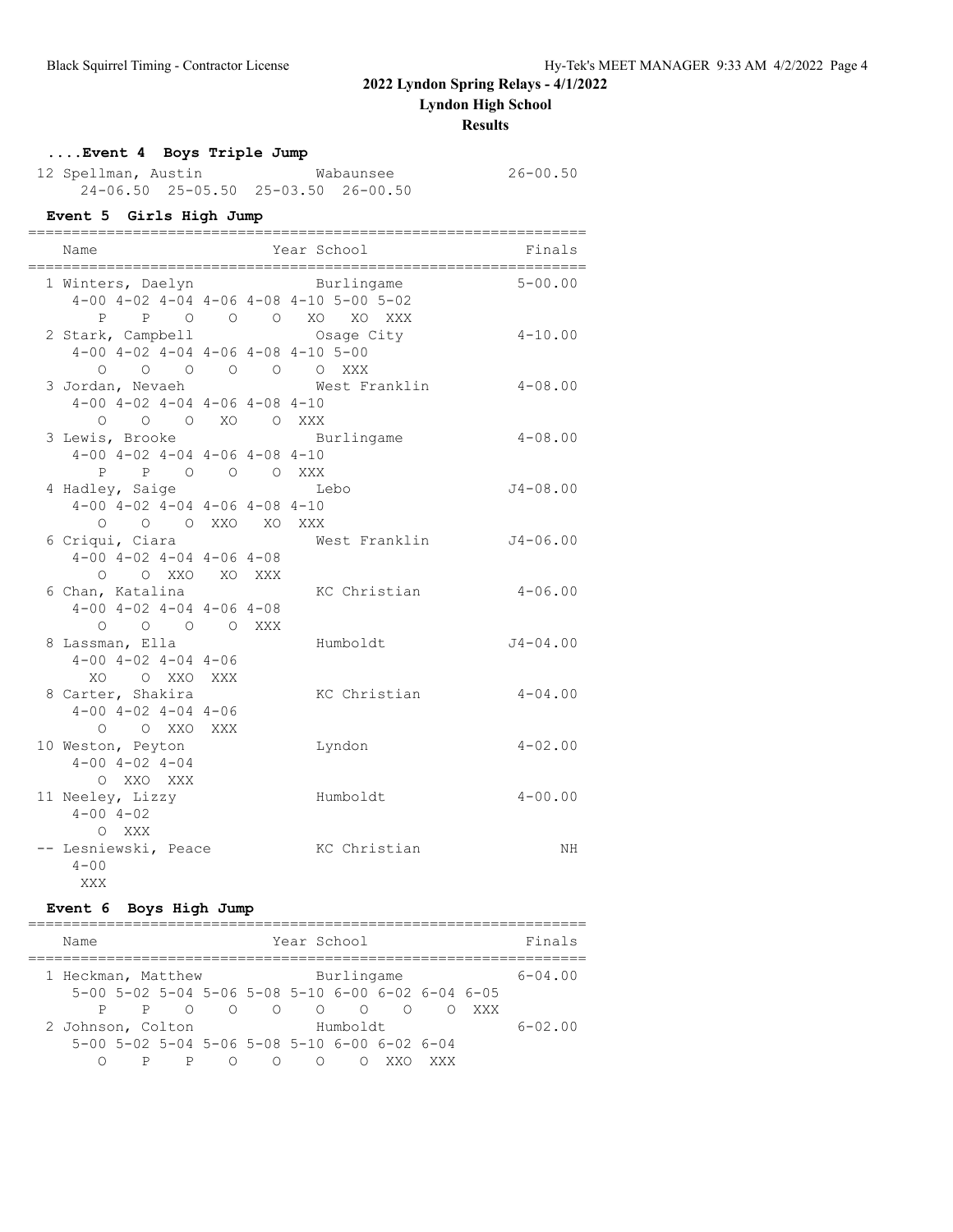#### **Results**

| Event 6 Boys High Jump                                 |                 |  |  |                                              |             |  |  |  |
|--------------------------------------------------------|-----------------|--|--|----------------------------------------------|-------------|--|--|--|
| 3 Rogers, Trey                                         |                 |  |  | West Franklin                                | 6-00.00     |  |  |  |
|                                                        |                 |  |  | 5-00 5-02 5-04 5-06 5-08 5-10 6-00 6-02      |             |  |  |  |
|                                                        |                 |  |  | P P O O O O O XXX                            |             |  |  |  |
| 4 Abarca, Jason                                        |                 |  |  | West Franklin 5-08.00                        |             |  |  |  |
| 5-00 5-02 5-04 5-06 5-08 5-10                          |                 |  |  |                                              |             |  |  |  |
|                                                        | O O XO XO O XXX |  |  |                                              |             |  |  |  |
|                                                        |                 |  |  | 5 Campbell, Jerrod Morthern Heights 55-08.00 |             |  |  |  |
| 5-00 5-02 5-04 5-06 5-08 5-10                          |                 |  |  |                                              |             |  |  |  |
|                                                        | P O O O XO XXX  |  |  |                                              |             |  |  |  |
| 6 Monihen, Colin                                       |                 |  |  | Chase County 5-06.00                         |             |  |  |  |
| $5 - 00$ $5 - 02$ $5 - 04$ $5 - 06$ $5 - 08$           |                 |  |  |                                              |             |  |  |  |
|                                                        | 0 0 0 0 XXX     |  |  |                                              |             |  |  |  |
| 7 Dighton, Jonathan                                    |                 |  |  | Maranatha                                    | $5 - 04.00$ |  |  |  |
| $5 - 00$ $5 - 02$ $5 - 04$ $5 - 06$                    |                 |  |  |                                              |             |  |  |  |
|                                                        | O O O XXX       |  |  |                                              | $5 - 04.00$ |  |  |  |
| 7 Bailey, Brian<br>$5 - 00$ $5 - 02$ $5 - 04$ $5 - 06$ |                 |  |  | Osage City                                   |             |  |  |  |
|                                                        | O O O XXX       |  |  |                                              |             |  |  |  |
| 9 Judd, Levi                                           |                 |  |  | West Franklin                                | J5-04.00    |  |  |  |
| $5 - 00$ $5 - 02$ $5 - 04$                             |                 |  |  |                                              |             |  |  |  |
| O XO XO                                                |                 |  |  |                                              |             |  |  |  |
| 10 Chen, Jeffery                                       |                 |  |  | Maranatha                                    | $5 - 02.00$ |  |  |  |
| $5 - 00$ $5 - 02$ $5 - 04$                             |                 |  |  |                                              |             |  |  |  |
|                                                        | O O XXX         |  |  |                                              |             |  |  |  |
| 11 Hansen, Aiden                                       |                 |  |  | Heritage Christian J5-02.00                  |             |  |  |  |
| $5 - 00$ $5 - 02$ $5 - 04$                             |                 |  |  |                                              |             |  |  |  |
|                                                        | XO XO XXX       |  |  |                                              |             |  |  |  |
| 12 Gragg, Tyson                                        |                 |  |  | Osage City                                   | $5 - 00.00$ |  |  |  |
| $5 - 00$ $5 - 02$                                      |                 |  |  |                                              |             |  |  |  |
| O XXX                                                  |                 |  |  |                                              |             |  |  |  |
| -- Gomez, Keith<br>$5 - 00$                            |                 |  |  | Humboldt                                     | NH.         |  |  |  |
| XXX                                                    |                 |  |  |                                              |             |  |  |  |
| -- Taft, Amil                                          |                 |  |  | KC Christian                                 | NH.         |  |  |  |
| $5 - 00$                                               |                 |  |  |                                              |             |  |  |  |
| XXX                                                    |                 |  |  |                                              |             |  |  |  |
| -- Ratcliff, Drake                                     |                 |  |  | Humboldt                                     | NH.         |  |  |  |
| $5 - 00$                                               |                 |  |  |                                              |             |  |  |  |
| XXX                                                    |                 |  |  |                                              |             |  |  |  |
| -- McKee, Josia                                        |                 |  |  | Chase County                                 | ΝH          |  |  |  |
| $5 - 00$                                               |                 |  |  |                                              |             |  |  |  |
| XXX                                                    |                 |  |  |                                              |             |  |  |  |
| -- Barth, LJ                                           |                 |  |  | Heritage Christian                           | NH          |  |  |  |
| $5 - 00$                                               |                 |  |  |                                              |             |  |  |  |
| XXX                                                    |                 |  |  |                                              |             |  |  |  |
| -- Coffman, Drew                                       |                 |  |  | Lyndon                                       | NH          |  |  |  |
| $5 - 00$                                               |                 |  |  |                                              |             |  |  |  |
| XXX<br>-- Strait, Connor                               |                 |  |  | Wabaunsee                                    | NH          |  |  |  |
| $5 - 00$                                               |                 |  |  |                                              |             |  |  |  |
| XXX                                                    |                 |  |  |                                              |             |  |  |  |
| -- White, Logan                                        |                 |  |  | Osage City                                   | NH          |  |  |  |
| $5 - 00$                                               |                 |  |  |                                              |             |  |  |  |
| XXX                                                    |                 |  |  |                                              |             |  |  |  |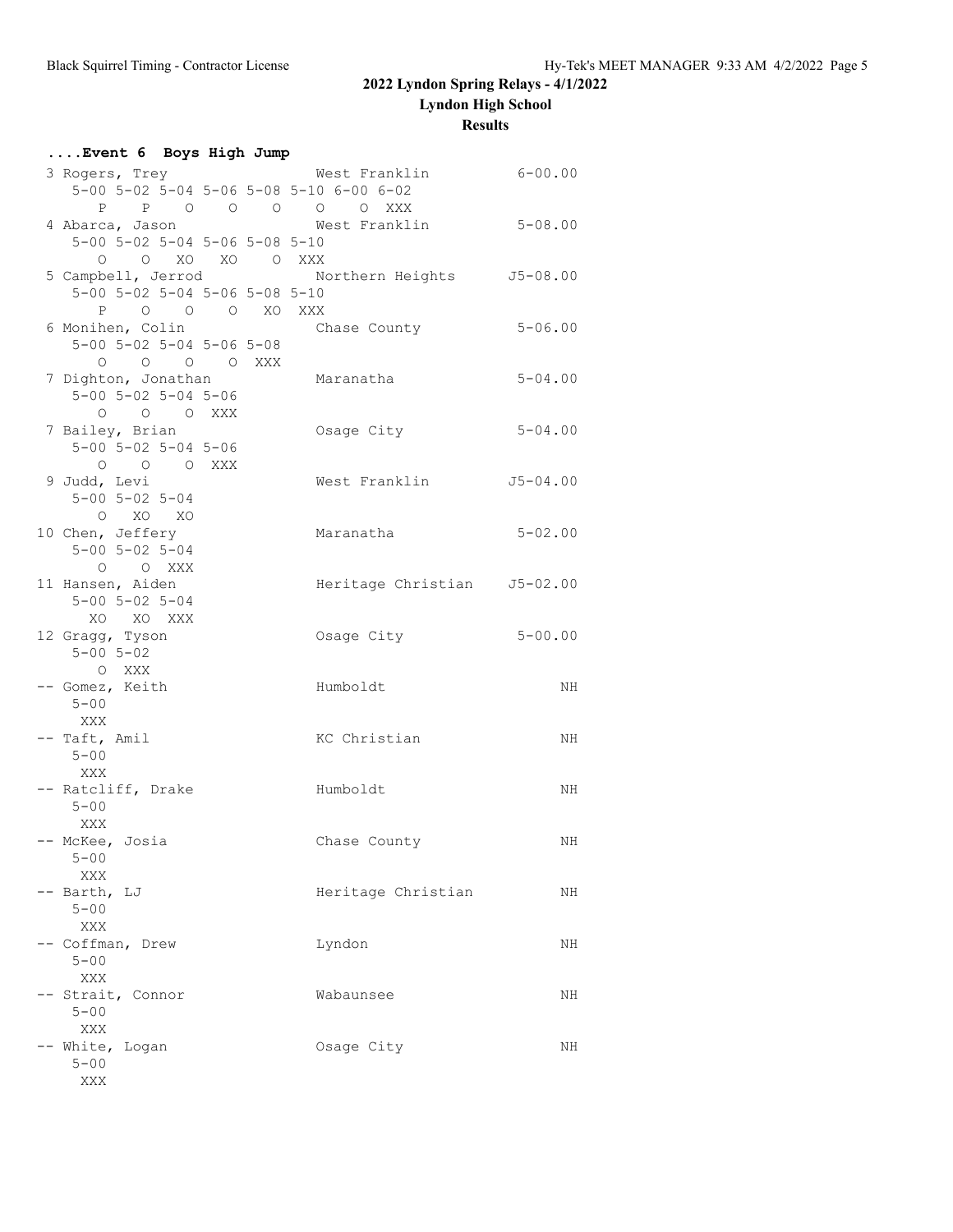| Event 6 Boys High Jump |              |    |
|------------------------|--------------|----|
| -- Demall, Derrius     | KC Christian | ΝH |
| $5 - 00$               |              |    |
| XXX                    |              |    |
| -- O'Kieth, Josh       | Maranatha    | ΝH |
| $5 - 00$               |              |    |
| XXX                    |              |    |

#### **Event 9 Girls Shot Put**

| Name                    | Year School      | Finals       | H#             |
|-------------------------|------------------|--------------|----------------|
| 1 Sonsteng, Heather     | Lebo             | $34 - 09.75$ | 1              |
| 2 French, Makenna       | Northern Heights | $32 - 03.25$ | $\mathcal{E}$  |
| 3 Simmons, Gracie       | Burlingame       | $32 - 00.50$ | $\mathfrak{Z}$ |
| 4 Walters, Jenna        | West Franklin    | $30 - 07.75$ | $\mathbf{3}$   |
| 5 Tucker, Kinley        | Humboldt         | $29 - 00.50$ | $1\,$          |
| 6 Foster, Meghan        | Osawatomie       | $28 - 10.75$ | $\mathbf{3}$   |
| 7 Burns, Taylor         | Jayhawk Linn     | $28 - 08.50$ | $\mathfrak{Z}$ |
| 8 Goforth, Anna         | Humboldt         | $27 - 11.25$ | $\mathbf{1}$   |
| 9 Baker, Kate           | Lyndon           | $27 - 07.75$ | 3              |
| 10 Miller, Madelyn      | Valley Falls     | $27 - 03.75$ | $\mathbf{3}$   |
| 11 Hottenstein, Kenisyn | Humboldt         | $27 - 03.00$ | $1\,$          |
| 12 Simmons, Joselyn     | Burlingame       | $26 - 06.00$ | 3              |
| 13 Huske, Ava           | Wabaunsee        | $26 - 04.00$ | 3              |
| 14 Leyva, Paloma        | Burlingame       | $26 - 02.75$ | $\overline{c}$ |
| 15 Brown, Tori          | Maranatha        | $25 - 02.00$ | $\mathbf{1}$   |
| 16 Crouch, Chalie       | Lebo             | $24 - 10.25$ | $\mathbf{1}$   |
| 17 Piva, Madi           | Maranatha        | $24 - 07.00$ | $\mathbf{1}$   |
| 18 Imthurn, Aubrey      | Wabaunsee        | $24 - 04.00$ | $\overline{c}$ |
| 19 Ott, Katie           | Lebo             | $24 - 03.00$ | $\overline{c}$ |
| 20 Harrison, Hillary    | Osawatomie       | $24 - 02.00$ | $\overline{c}$ |
| 21 Jordan, Layla        | West Franklin    | $23 - 11.50$ | $\mathbf{1}$   |
| 22 Dayhoff, Kiersten    | Osage City       | $23 - 10.00$ | $\mathbf{3}$   |
| 23 Sink, Lynsi          | West Franklin    | $23 - 07.50$ | $1\,$          |
| 24 Webb, Maeve          | KC Christian     | $23 - 06.75$ | $\overline{c}$ |
| 25 GrandPre, Ashley     | Valley Falls     | $23 - 03.00$ | $\overline{c}$ |
| 26 Gibbens, Emma        | Valley Falls     | $23 - 00.00$ | $\overline{c}$ |
| 27 Gross, Morgan        | Lyndon           | $22 - 10.75$ | 3              |
| 28 Kierl, Katie         | Osawatomie       | $22 - 07.50$ | $\overline{c}$ |
| 29 Stogsdill, Danielle  | Jayhawk Linn     | $20 - 08.50$ | $\mathbf{1}$   |
| 30 Fillinger, Lydia     | Chase County     | $20 - 01.00$ | $\overline{c}$ |
| 31 Bishop, Sabrina      | Yates Center     | $19 - 02.25$ | $\overline{c}$ |
| 32 Samson, Gabriella    | Lyndon           | $16 - 09.25$ | $\overline{c}$ |
| 33 Brown, Ellie         | Maranatha        | $14 - 04.00$ | $\mathbf{1}$   |

## **Event 10 Boys Shot Put**

| Name                   | Year School  | Finals       | H#                      |
|------------------------|--------------|--------------|-------------------------|
| 1 Boss, Landon         | Osage City   | $46 - 02.50$ | -3                      |
| 2 Massey, Kaedin       | Lyndon       | $41 - 08.50$ | $\mathcal{E}$           |
| 3 Doughramaji, Spencer | Valley Falls | $41 - 04.75$ | $\overline{\mathbf{3}}$ |
| 4 Middleton, Colby     | Burlingame   | $41 - 00.50$ | 3                       |
| 5 Bailey, Austin       | Lebo         | $40 - 07.00$ | -3                      |
| 6 Williams, Chase      | Osage City   | $40 - 04.75$ | -3                      |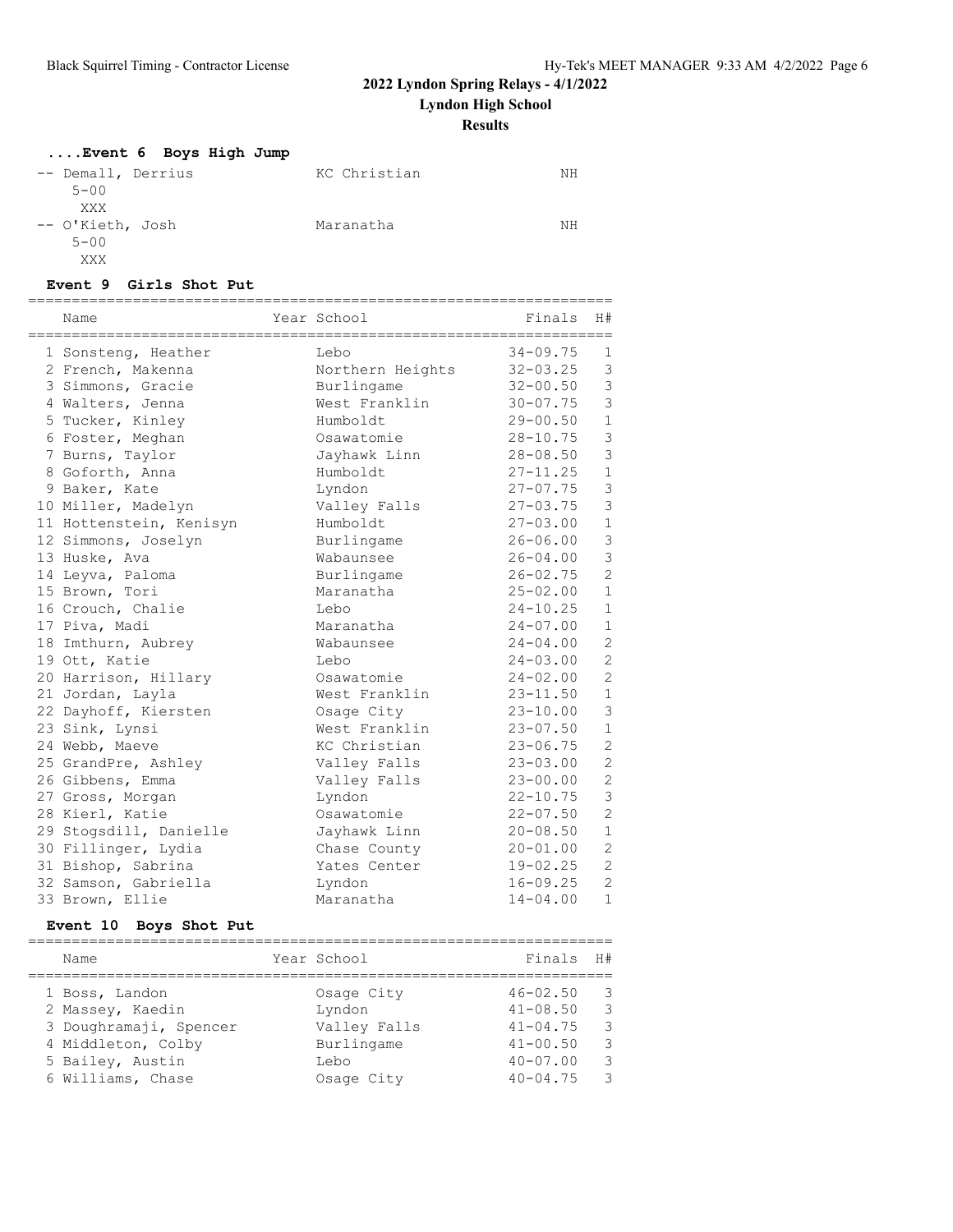## **....Event 10 Boys Shot Put**

| 7 Smith, Grady        | Lyndon                 | $39 - 04.00$ | 3              |
|-----------------------|------------------------|--------------|----------------|
| 8 Carlson, Justin     | Wabaunsee              | $36 - 00.50$ | $\mathfrak{Z}$ |
| 9 Johnson, Maddox     | Humboldt               | $35 - 05.00$ | $\mathfrak{Z}$ |
| 10 Oswald, Zach       | Lebo                   | $33 - 08.00$ | $\,1\,$        |
| 11 Patterson, Riley   | Osage City             | $33 - 05.25$ | $\sqrt{2}$     |
| 12 Haid, Parker       | Burlingame             | $33 - 02.00$ | $\mathsf 3$    |
| 13 Murphy, Blake      | Wabaunsee              | $32 - 11.25$ | $\sqrt{2}$     |
| 14 Woodruff, Erich    | West Franklin          | $32 - 09.75$ | $\sqrt{2}$     |
| 15 Wilkins, Jase      | Osawatomie             | $32 - 06.25$ | $\sqrt{2}$     |
| 16 Ifland, Colby      | West Franklin 32-00.00 |              | $\sqrt{2}$     |
| 17 Sampson, Caleb     | Osawatomie             | $30 - 05.50$ | $\sqrt{2}$     |
| 18 Klaassen, Adam     | Heritage Christian     | 29-02.00     | $\sqrt{2}$     |
| 19 King, Gabe         | Northern Heights       | 29-01.50     | $\,1\,$        |
| 20 Christensen, Wyatt | KC Christian           | 28-10.50     | $\,1\,$        |
| 21 Eastwood, Dayson   | Jayhawk Linn           | 28-05.00     | $\sqrt{2}$     |
| 22 Spencer, Adam      | Yates Center           | 28-04.50     | $\sqrt{2}$     |
| 23 Jones, Devin       | Burlingame             | 28-01.50     | $\sqrt{2}$     |
| 24 Johnson, Zac       | KC Christian           | $26 - 06.25$ | $\sqrt{2}$     |
| 24 Brannan, Eli       | West Franklin 26-06.25 |              | $\mathbf{1}$   |
| 26 Johnson, Cooper    | Jayhawk Linn           | 26-06.00     | $\,1\,$        |
| 27 Malcom, Brett      | Northern Heights       | 26-00.00     | $\,1\,$        |
| 28 Beck, Elijah       | Maranatha              | $25 - 02.00$ | $\,1\,$        |
| 29 Couch, Kyan        | Maranatha              | $24 - 06.75$ | $\mathbf{1}$   |
| 30 Wilkins, Maddox    | Osawatomie             | 24-03.00     | $\sqrt{2}$     |
| 31 Herman, Jayden     | Valley Falls           | 22-02.00     | $\,1\,$        |
| 32 Lux, Anthony       | Valley Falls           | $19 - 03.00$ | $\mathbf{1}$   |

### **Event 11 Girls Discus Throw**

| Name                   | Year School                   | Finals      | H#             |
|------------------------|-------------------------------|-------------|----------------|
| ---------------------- | ----------------------------- |             |                |
| 1 Crawford, Greta      | Osage City                    | $102 - 08$  | 3              |
| 2 Sonsteng, Heather    | Lebo                          | $94 - 11$ 1 |                |
| 3 Boss, Lexi           | Osage City                    | $91 - 11$   | 3              |
| 4 Dempsey, Avery       | Osawatomie                    | $91 - 04$   | $\mathcal{S}$  |
| 5 Burns, Taylor        | Jayhawk Linn                  | 89-04       | $\mathfrak{Z}$ |
| 6 Ott, Katie           | Lebo                          | 84-00       | 2              |
| 7 Burk, Paige          | Osage City                    | 83-02       | $\mathfrak{Z}$ |
| 8 Tucker, Kinley       | Humboldt                      | $79 - 01$   | $\mathbf{1}$   |
| 9 Baker, Kate          | Lyndon                        | $77 - 02$   | 2              |
| 10 Conger, Samantha    | Lyndon                        | $76 - 04$   | $\mathcal{S}$  |
| 11 Crouch, Siara       | Lebo                          | 69-06       | $\mathbf{1}$   |
| 12 Jordan, Layla       | West Franklin                 | 69-05       | $\mathbf{2}$   |
| 13 Huske, Ava          | Wabaunsee                     | 69-05       | $\mathfrak{Z}$ |
| 14 Shepherd, Katelynn  | West Franklin                 | 66-05       | $\mathbf{1}$   |
| 15 Foster, Meghan      | Osawatomie                    | $65 - 03$   | 2              |
| 16 GrandPre, Ashley    | Valley Falls                  | 64-03       | 3              |
| 17 Kosinski, Dylan     | Northern Heights              | $62 - 09$   | 3              |
| 18 Gibbens, Emma       | Valley Falls                  | $61 - 06$   | 2              |
| 19 Brown, Tori         | Maranatha                     | $61 - 03$   | $\mathbf{1}$   |
| 20 Kierl, Katie        | Osawatomie                    | 60-09       | 2              |
| 21 Wolf, Maddy         | Heritage Christian            | 60-08       | $\mathbf{1}$   |
| 22 Leon, Danica        | Maranatha                     | $58 - 04$   | 2              |
| 23 Fillinger, Lydia    | Chase County                  | $56 - 00$   | $\overline{2}$ |
| 24 Sebek, Carmen       | Valley Falls                  | $55 - 04$   | 2              |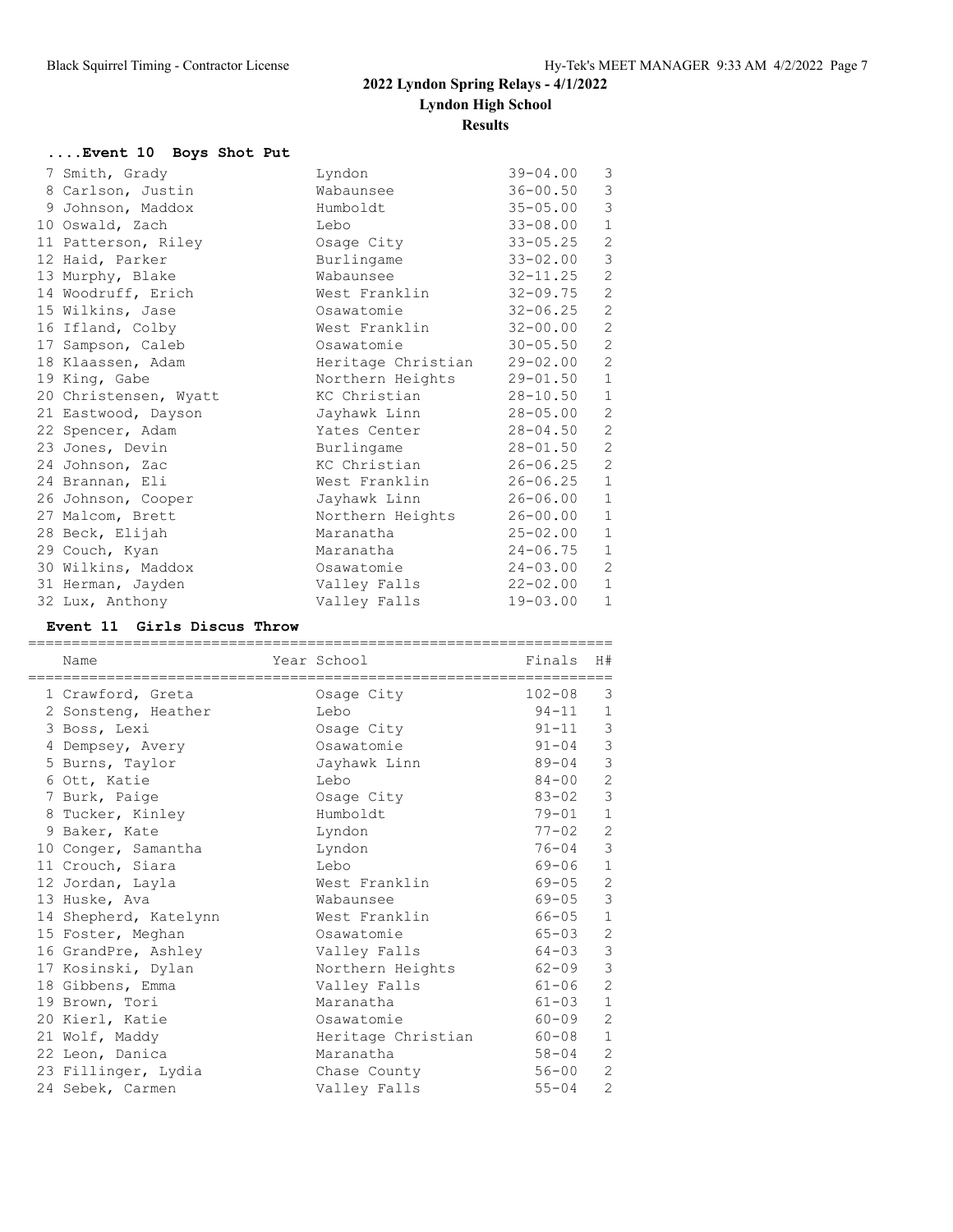#### **....Event 11 Girls Discus Throw**

| 24 Parr, Elise         | Heritage Christian | $55 - 04$ | 2              |
|------------------------|--------------------|-----------|----------------|
| 26 Bishop, Sabrina     | Yates Center       | $55 - 03$ | 3              |
| 27 Imthurn, Aubrey     | Wabaunsee          | $54 - 08$ | 2              |
| 28 Webb, Maeve         | KC Christian       | $52 - 06$ | 1              |
| 29 Sink, Lynsi         | West Franklin      | $51 - 03$ | 1              |
| 30 Stogsdill, Danielle | Jayhawk Linn       | $51 - 00$ | 1              |
| 31 Meyer, Emily        | Wabaunsee          | $50 - 07$ | 3              |
| 32 Gross, Morgan       | Lyndon             | $47 - 10$ | 3              |
| 33 Sanchez, Lexlee     | Humboldt           | $42 - 09$ | 1              |
| 34 Gourly, Brooke      | Maranatha          | $38 - 11$ | $\overline{1}$ |

#### **Event 12 Boys Discus Throw**

| Name                  | Year School        | Finals       | H#             |
|-----------------------|--------------------|--------------|----------------|
| 1 Boss, Landon        | Osage City         | 145-11       | 3              |
| 2 Massey, Kaedin      | Lyndon             | $129 - 08$   | 3              |
| 3 Johnson, Maddox     | Humboldt           | $125 - 04$   | $\mathfrak{Z}$ |
| 4 Williams, Chase     | Osage City         | $111 - 00$   | 3              |
| 5 Carlson, Justin     | Wabaunsee          | $101 - 06$   | $\overline{c}$ |
| 6 Ifland, Colby       | West Franklin      | $99 - 07$    | $\mathfrak{Z}$ |
| 7 Anschutz, Caleb     | Lyndon             | $96 - 07$    | $\mathfrak{Z}$ |
| 8 Eastwood, Dayson    | Jayhawk Linn       | $96 - 05$    | $\mathfrak{Z}$ |
| 9 Durst, Isaac        | Lebo               | $95 - 08$    | $\mathfrak{Z}$ |
| 10 Bailey, Austin     | Lebo               | $94 - 06$    | $\mathfrak{Z}$ |
| 11 Lockwood, Tyler    | Burlingame         | $92 - 07$    | $\mathfrak{Z}$ |
| 12 Sampson, Caleb     | Osawatomie         | $88 - 11.50$ | $\overline{c}$ |
| 13 Middleton, Colby   | Burlingame         | $88 - 01$    | $\mathfrak{Z}$ |
| 14 Oswald, Zach       | Lebo               | 86-08        | $\mathfrak{Z}$ |
| 15 Wilkins, Jase      | Osawatomie         | $83 - 11$    | $\overline{c}$ |
| 16 Spencer, Adam      | Yates Center       | $81 - 03$    | 3              |
| 17 Brannan, Eli       | West Franklin      | $80 - 06.50$ | $\mathbf 1$    |
| 18 Woodruff, Erich    | West Franklin      | $79 - 06$    | $\overline{c}$ |
| 19 Patterson, Riley   | Osage City         | $73 - 04$    | $\overline{2}$ |
| 20 Johnson, Zac       | KC Christian       | $72 - 04$    | $\overline{2}$ |
| 21 Klaassen, Adam     | Heritage Christian | 69-07        | $\overline{2}$ |
| 22 Hernandez, Miquel  | Wabaunsee          | $66 - 08.50$ | $\overline{2}$ |
| 23 Christensen, Wyatt | KC Christian       | $64 - 07$    | $\overline{2}$ |
| 24 King, Gabe         | Northern Heights   | $63 - 01$    | $\mathbf{1}$   |
| 25 Malcom, Brett      | Northern Heights   | $61 - 11.50$ | $\mathbf{1}$   |
| 26 Haid, Parker       | Burlingame         | $59 - 11$    | $\overline{2}$ |
| 27 Strickler, William | Valley Falls       | $58 - 05$    | $\mathbf{1}$   |
| 28 Parr, Simon        | Heritage Christian | $58 - 04$    | $\mathbf{1}$   |
| 29 Westbrook, Byron   | Humboldt           | $58 - 03.50$ | $\mathbf{1}$   |
| 30 Baker, Owen        | Osawatomie         | $56 - 09$    | $\mathbf{1}$   |
| 31 Gier, Cole         | Valley Falls       | $54 - 07.50$ | $\mathbf{1}$   |
| 32 Wolzen, Simon      | Lyndon             | $53 - 11$    | $\mathbf{1}$   |
| 33 Johnson, Cooper    | Jayhawk Linn       | $52 - 06$    | $\overline{2}$ |
| 34 Couch, Kyan        | Maranatha          | $50 - 01.50$ | $\mathbf{1}$   |
| 35 Sprinkle, Riley    | Yates Center       | $45 - 05$    | $\overline{c}$ |
| 36 Herman, Jayden     | Valley Falls       | $40 - 08.50$ | $\mathbf{1}$   |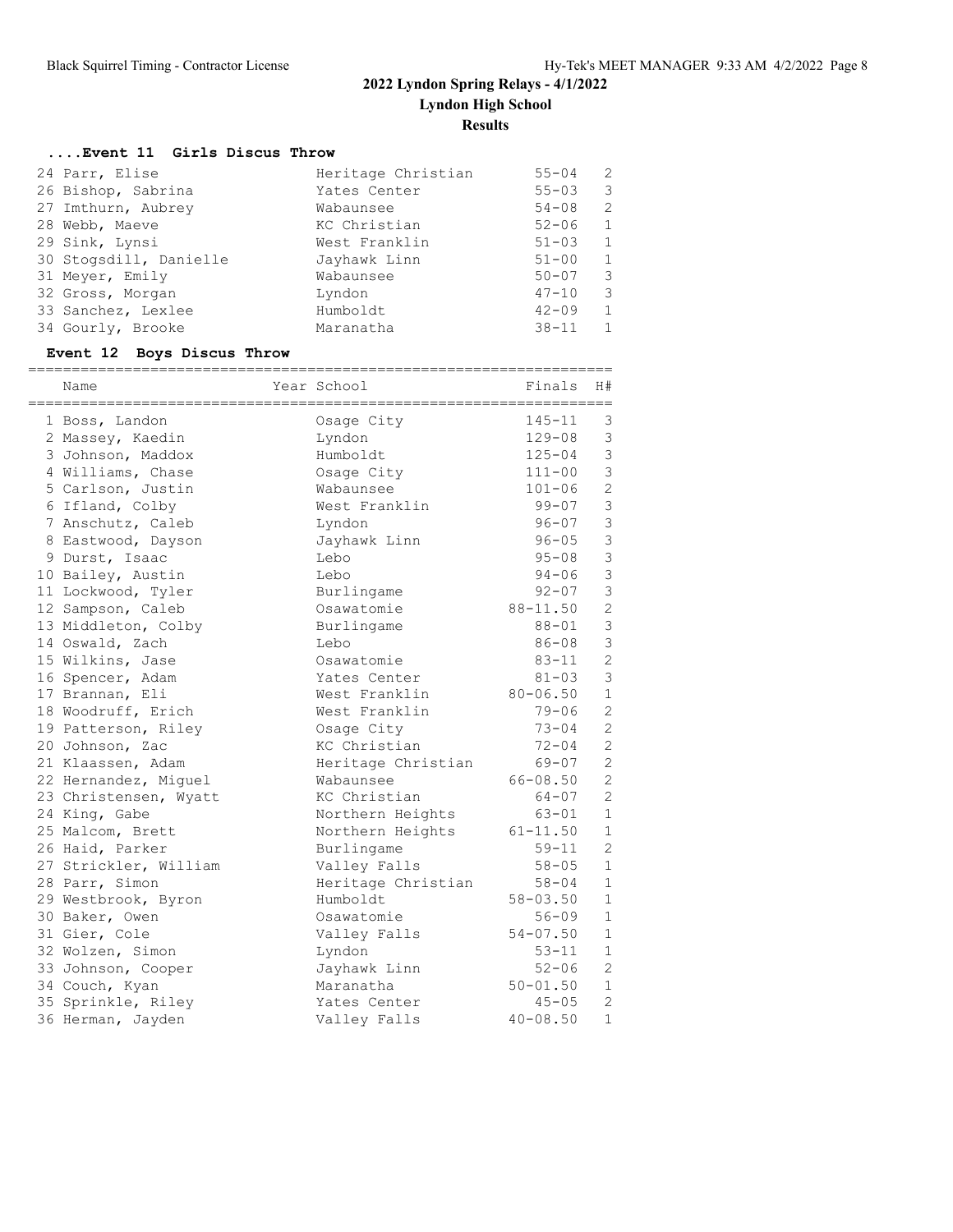#### **Event 13 Girls Javelin Throw**

| Name                            | Year School        | Finals     | H#             |
|---------------------------------|--------------------|------------|----------------|
| 1 Jones, Brooklyn               | Lebo               | 118-07     | 3              |
| 2 French, Makenna               | Northern Heights   | $103 - 02$ | $\mathcal{S}$  |
| 3 Goforth, Anna                 | Humboldt           | $99 - 07$  | $1\,$          |
| 4 Dempsey, Avery                | Osawatomie         | $97 - 08$  | 3              |
| 5 Walters, Jenna                | West Franklin      | $93 - 11$  | 3              |
| 6 Hielscher, Jolie              | Lyndon             | $89 - 10$  | $\mathbf{3}$   |
| 7 Hinrichs, Aubrey              | Northern Heights   | $87 - 04$  | $\mathbf{1}$   |
| 8 Peek, Audrey                  | Lebo               | $86 - 01$  | $\mathbf{3}$   |
| 9 Hottenstein, Kenisyn          | Humboldt           | $83 - 07$  | $1\,$          |
| 9 Simmons, Joselyn              | Burlingame         | $83 - 07$  | $\mathcal{S}$  |
| 11 Boss, Lexi<br>$80 - 08$<br>X | Osage City         | $80 - 08$  | $\mathbf{1}$   |
| 12 Simmons, Gracie              | Burlingame         | $79 - 07$  | 2              |
| 13 Huske, Ava                   | Wabaunsee          | $78 - 09$  | $\overline{c}$ |
| 14 Owen, Chayla                 | Chase County       | $76 - 10$  | $\mathfrak{Z}$ |
| 15 Noonan, Kaylin               | Burlingame         | $76 - 00$  | $\overline{c}$ |
| 16 Piva, Madi                   | Maranatha          | $75 - 08$  | $\mathbf{1}$   |
| $75 - 08$<br>$\mathbf{x}$       |                    |            |                |
| 17 Jordan, Layla                | West Franklin      | $72 - 04$  | 1              |
| 18 Goforth, Assya               | Humboldt           | $70 - 00$  | $\mathbf{2}$   |
| 19 Gross, Morgan                | Lyndon             | 69-10      | 3              |
| 20 Diggs, Daley                 | KC Christian       | $69 - 00$  | $\mathcal{S}$  |
| 21 Miller, Madelyn              | Valley Falls       | $68 - 10$  | 3              |
| 22 Crawford, Greta              | Osage City         | $65 - 08$  | $\mathbf{1}$   |
| 23 Gibbens, Emma                | Valley Falls       | $64 - 11$  | $\overline{c}$ |
| 24 Wolf, Maddy                  | Heritage Christian | $62 - 10$  | $\mathbf{1}$   |
| 25 Yoder, Jaiden                | KC Christian       | $62 - 09$  | $\overline{c}$ |
| 26 Wichman, Makayla             | KC Christian       | $59 - 05$  | $\mathbf{1}$   |
| 27 Burns, Taylor                | Jayhawk Linn       | $58 - 08$  | $\overline{2}$ |
| 28 Leon, Danica                 | Maranatha          | $56 - 04$  | $1\,$          |
| 29 Harrison, Hillary            | Osawatomie         | $53 - 05$  | $\mathbf{1}$   |
| 30 Imthurn, Aubrey              | Wabaunsee          | $51 - 07$  | $\mathbf{2}$   |
| 31 Conger, Samantha             | Lyndon             | $50 - 11$  | $\overline{c}$ |
| 32 Brown, Ellie                 | Maranatha          | $46 - 06$  | $\overline{c}$ |
| 33 Sebek, Carmen                | Valley Falls       | $44 - 10$  | $\overline{c}$ |
| 34 Sink, Lynsi                  | West Franklin      | $38 - 09$  | $\mathbf{1}$   |
| 35 Dayhoff, Kiersten            | Osage City         | $35 - 00$  | 3              |
| 36 Glanville, Kinsley           | Chase County       | $31 - 07$  | $\overline{c}$ |

#### **Event 14 Boys Javelin Throw**

|  | Name                | Year School      | Finals     | H#             |
|--|---------------------|------------------|------------|----------------|
|  | 1 Boss, Landon      | Osage City       | $164 - 04$ | 3              |
|  | 2 Campbell, Jerrod  | Northern Heights | $133 - 05$ | 1              |
|  | 3 Johnson, Maddox   | Humboldt         | $132 - 03$ | 3              |
|  | 4 Schaefer, Dalton  | Osage City       | $129 - 00$ | 3              |
|  | 5 Massey, Kaedin    | Lyndon           | $123 - 08$ | 3              |
|  | 6 Bailey, Austin    | Lebo             | $116 - 04$ | 3              |
|  | 7 Burton, Wayde     | Northern Heights | $108 - 03$ | $\mathbf{1}$   |
|  | 8 Sampson, Caleb    | Osawatomie       | $108 - 01$ | $\mathbf{1}$   |
|  | 9 Lockwood, Tyler   | Burlingame       | $104 - 03$ | $\overline{2}$ |
|  | 10 Grimmett, Landon | Lebo             | $97 - 10$  | 3              |
|  |                     |                  |            |                |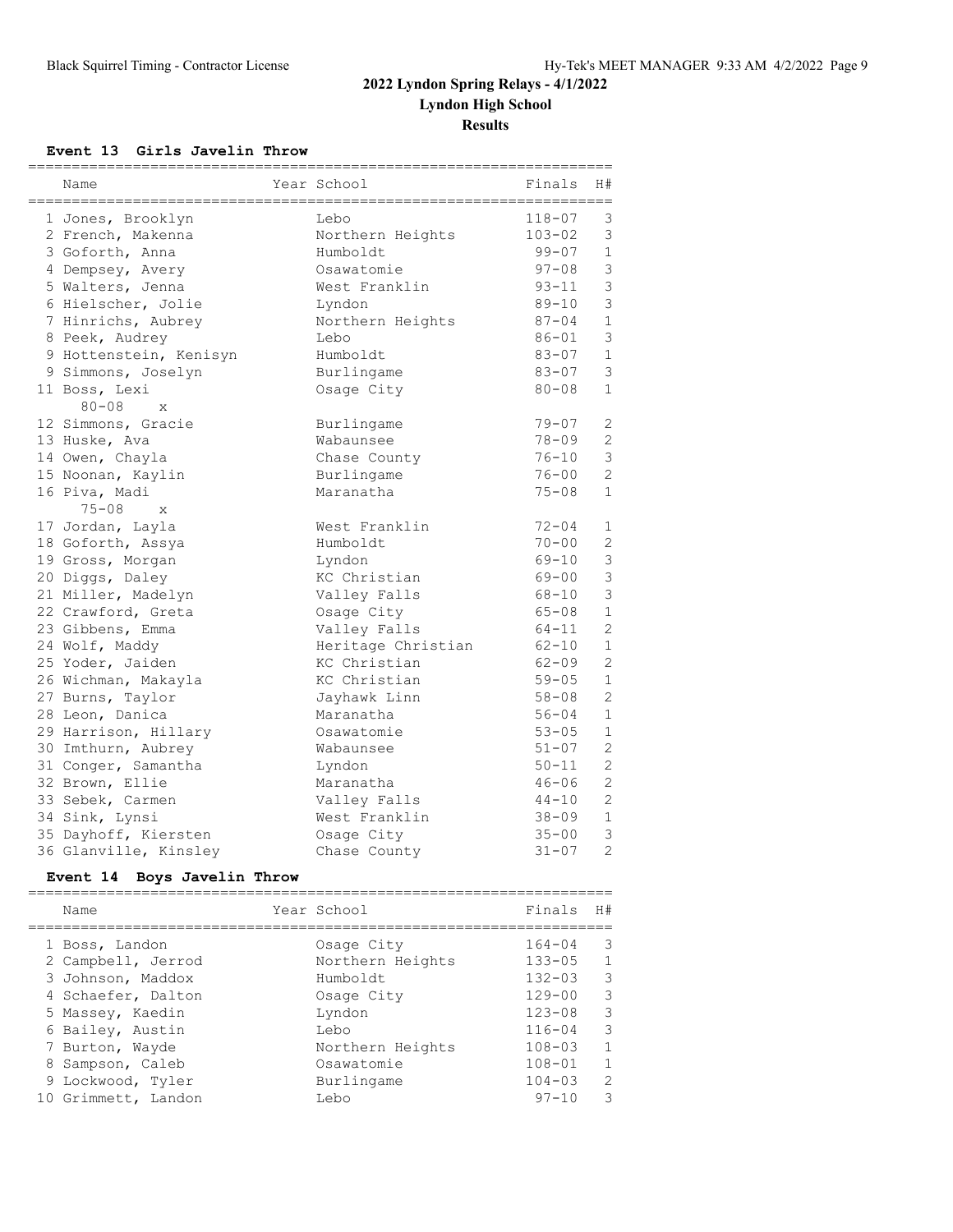## **....Event 14 Boys Javelin Throw**

| 11 Snow, Andre        | West Franklin      | $97 - 02$ | 2              |
|-----------------------|--------------------|-----------|----------------|
| 12 Anschutz, Caleb    | Lyndon             | $96 - 09$ | 3              |
| 13 Jaro, Gavin        | Humboldt           | $94 - 02$ | $\mathbf{2}$   |
| 14 Arevalo, Jose      | Burlingame         | $93 - 00$ | $\overline{2}$ |
| 15 Reves, Carson      | Wabaunsee          | $91 - 02$ | 2              |
| 16 Johnson, Cooper    | Jayhawk Linn       | 87-08     | $\mathbf{1}$   |
| 17 Johnson, Zac       | KC Christian       | $87 - 05$ | $\mathcal{S}$  |
| 18 Patterson, Riley   | Osage City         | $87 - 04$ | 3              |
| 19 Wolzen, Simon      | Lyndon             | 86-06     | $\mathbf{2}$   |
| 20 Christensen, Wyatt | KC Christian       | 86-01     | $\mathcal{E}$  |
| 21 Haid, Parker       | Burlingame         | 84-00     | $\mathbf{1}$   |
| 22 Klaassen, Adam     | Heritage Christian | $83 - 04$ | 2              |
| 23 Westbrook, Byron   | Humboldt           | 81-08     | $\mathbf{1}$   |
| 24 Coleman, Grayson   | Valley Falls       | $80 - 02$ | 2              |
| 25 Woodruff, Erich    | West Franklin      | $79 - 07$ | $\mathfrak{Z}$ |
| 26 Spade, Rees        | Northern Heights   | 75-08     | $\mathbf{1}$   |
| 27 Murphy, Blake      | Wabaunsee          | $73 - 09$ | $\mathbf{2}$   |
| 28 Ifland, Colby      | West Franklin      | $73 - 00$ | 2              |
| 29 Carter, Vinnie     | Valley Falls       | $72 - 04$ | $\mathbf{1}$   |
| 30 Timberlake, Oliver | KC Christian       | 66-00     | 3              |
| 31 Parr, Simon        | Heritage Christian | 58-06     | $\mathbf{1}$   |
| 32 Beck, Elijah       | Maranatha          | $56 - 00$ | $\mathbf{1}$   |
| 33 Couch, Kyan        | Maranatha          | $51 - 08$ | 2              |
| 34 Lux, Anthony       | Valley Falls       | $45 - 04$ | $\mathbf{1}$   |
| 35 Potter, Robert     | Wabaunsee          | $39 - 06$ | $\overline{2}$ |

#### **Event 15 Boys Pole Vault**

| Name                           |                                     |                                                       | Year School                                           |  | Finals                                                            |     |
|--------------------------------|-------------------------------------|-------------------------------------------------------|-------------------------------------------------------|--|-------------------------------------------------------------------|-----|
|                                |                                     |                                                       |                                                       |  |                                                                   |     |
|                                |                                     |                                                       |                                                       |  |                                                                   |     |
|                                |                                     |                                                       |                                                       |  | 7-00 7-06 8-00 8-06 9-00 9-06 10-00 10-06 11-00 11-06 12-00 12-06 |     |
|                                |                                     |                                                       |                                                       |  | P P P P P P P O O O O O O                                         | XXX |
|                                |                                     |                                                       |                                                       |  | 2 Abarca, Jason Mest Franklin 11-00.00                            |     |
|                                |                                     |                                                       | 7-00 7-06 8-00 8-06 9-00 9-06 10-00 10-06 11-00 11-06 |  |                                                                   |     |
|                                |                                     |                                                       |                                                       |  | P P P O O O O O XXO XXX                                           |     |
|                                |                                     |                                                       |                                                       |  | 2 Ko, Ethan KC Christian 11-00.00                                 |     |
|                                |                                     |                                                       | 7-00 7-06 8-00 8-06 9-00 9-06 10-00 10-06 11-00 11-06 |  |                                                                   |     |
|                                |                                     |                                                       |                                                       |  | P P P O O O O O XXO XXX                                           |     |
|                                |                                     |                                                       |                                                       |  | 4 Wallace, Dakota Mayhawk Linn 9-06.00                            |     |
|                                |                                     |                                                       | $7-00$ $7-06$ $8-00$ $8-06$ $9-00$ $9-06$ $10-00$     |  |                                                                   |     |
|                                |                                     |                                                       | $\begin{matrix}0&0&0&0&0&0&0&\text{XXX}\end{matrix}$  |  |                                                                   |     |
|                                |                                     |                                                       |                                                       |  | 5 Budke, Luke Chase County 59-06.00                               |     |
|                                |                                     |                                                       | 7-00 7-06 8-00 8-06 9-00 9-06 10-00                   |  |                                                                   |     |
|                                |                                     |                                                       | 0 XO O O XO O XXX                                     |  |                                                                   |     |
| 6 Smith, Josiah Cosage City    |                                     |                                                       |                                                       |  | J9-06.00                                                          |     |
|                                |                                     |                                                       | $7-00$ $7-06$ $8-00$ $8-06$ $9-00$ $9-06$ $10-00$     |  |                                                                   |     |
|                                |                                     |                                                       | 0 0 0 0 XOXXOXXX                                      |  |                                                                   |     |
| 7 Feltner, Elijah       Lyndon |                                     |                                                       |                                                       |  | $9 - 00.00$                                                       |     |
|                                |                                     | $7 - 00$ $7 - 06$ $8 - 00$ $8 - 06$ $9 - 00$ $9 - 06$ |                                                       |  |                                                                   |     |
|                                |                                     | 0 0 0 0 XXO XXX                                       |                                                       |  |                                                                   |     |
| 8 Reeves, Landon Cosage City   |                                     |                                                       |                                                       |  | $8 - 00.00$                                                       |     |
|                                | $7 - 00$ $7 - 06$ $8 - 00$ $8 - 06$ |                                                       |                                                       |  |                                                                   |     |
| $\circ$                        | O XO XXX                            |                                                       |                                                       |  |                                                                   |     |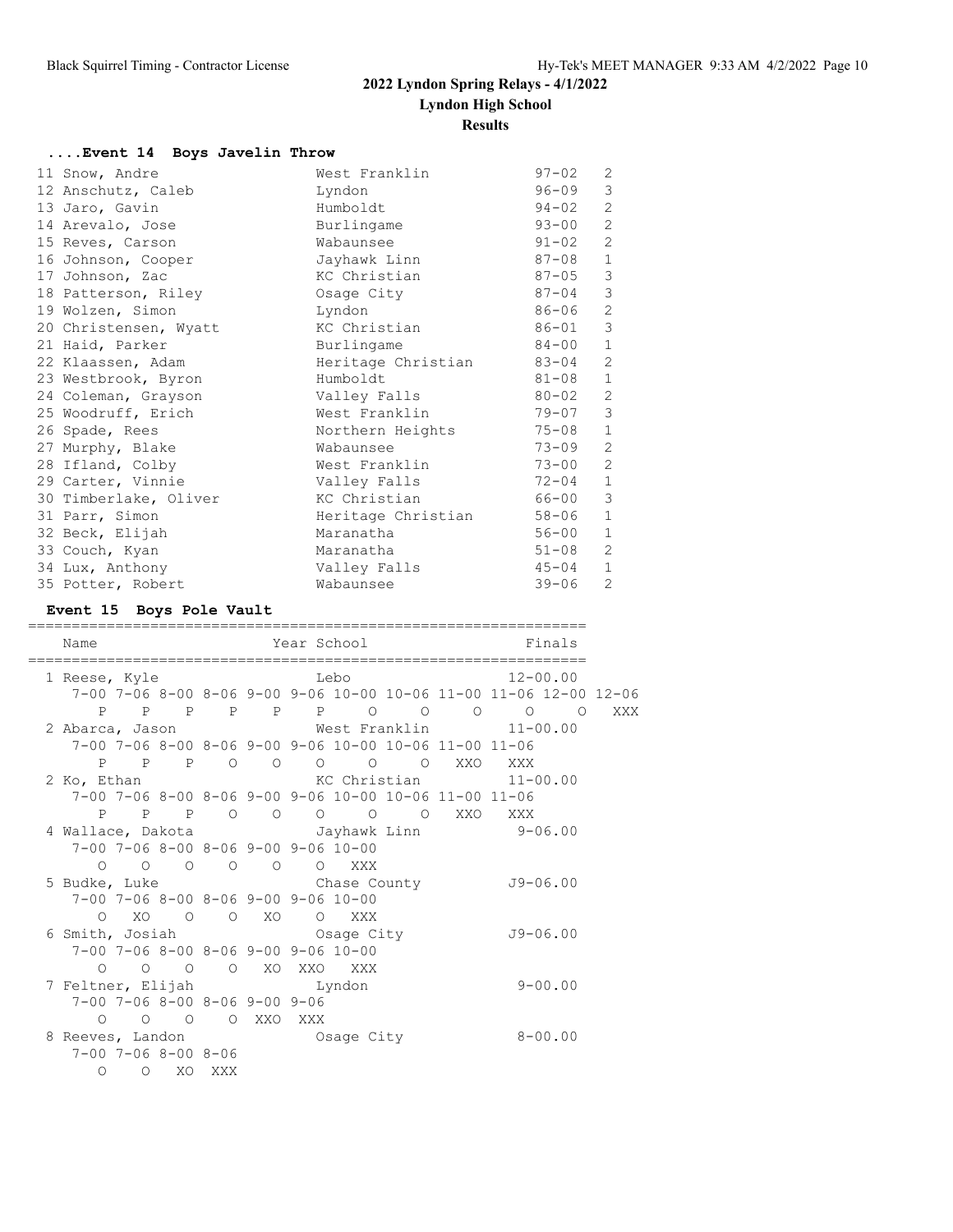**Lyndon High School**

**Results**

| Event 15 Boys Pole Vault            |              |              |
|-------------------------------------|--------------|--------------|
| 9 Durst, Caleb                      | Lebo         | $7 - 06.00$  |
| $7 - 00$ $7 - 06$ $8 - 00$          |              |              |
| O XXX<br>XO                         |              |              |
| 10 Irby, Bryce                      | Osawatomie   | $J7 - 06.00$ |
| $7 - 00$ $7 - 06$ $8 - 00$          |              |              |
| XXO XXO XXX                         |              |              |
| 11 Springer, Gabe                   | Jayhawk Linn | $7 - 00.00$  |
| $7 - 00$ 7-06                       |              |              |
| XO XXX                              |              |              |
| -- Reese, Corey                     | Lebo         | NΗ           |
| $7 - 00$ $7 - 06$ $8 - 00$ $8 - 06$ |              |              |
| P<br>P<br>P<br>XXX                  |              |              |

#### **Event 16 Girls Pole Vault**

| Name                      |                                  | ========= | Year School                        | Finals       |
|---------------------------|----------------------------------|-----------|------------------------------------|--------------|
| 1 Peek, Abby              |                                  |           | Lebo                               | $8 - 00.00$  |
|                           |                                  |           | 5-06 6-00 6-06 7-00 7-06 8-00 8-06 |              |
|                           |                                  |           | P P P O O O XXX<br>Lebo            | $7 - 06.00$  |
| 2 Peek, Audrey            | 5-06 6-00 6-06 7-00 7-06 8-00    |           |                                    |              |
|                           | 0 0 0 0 XOXXX                    |           |                                    |              |
| 3 Koch, Laura             |                                  |           | Chase County                       | $J7 - 06.00$ |
|                           | $5 - 066 - 006 - 067 - 007 - 06$ |           |                                    |              |
|                           | 0 0 0 XO XXO                     |           |                                    |              |
| 4 Rosendahl, Nevaeh       |                                  |           | Osawatomie                         | $6 - 00.00$  |
|                           | $5 - 066 - 006 - 06$             |           |                                    |              |
|                           | XXO O XXX                        |           |                                    |              |
| 5 Rogers, Kinzie          |                                  |           | Chase County                       | $J6 - 00.00$ |
|                           | $5 - 066 - 006 - 06$             |           |                                    |              |
|                           | O XXO XXX                        |           |                                    |              |
| 6 Voth, Sarah             |                                  |           | West Franklin                      | $5 - 06.00$  |
|                           | $5 - 066 - 00$                   |           |                                    |              |
|                           | O XXX                            |           |                                    |              |
| 6 Weston, Peyton          |                                  |           | Lyndon                             | $5 - 06.00$  |
|                           | $5 - 066 - 00$                   |           |                                    |              |
|                           | O XXX                            |           |                                    |              |
| 8 Marcotte, Reanna        |                                  |           | Lyndon                             | $J5 - 06.00$ |
| $5 - 066 - 00$            |                                  |           |                                    |              |
|                           | XO XXX                           |           |                                    |              |
| 9 Leach, Emma             |                                  |           | West Franklin                      | $J5 - 06.00$ |
| $5 - 066 - 00$<br>XXO XXX |                                  |           |                                    |              |
| -- Punches, Eden          |                                  |           |                                    | NH           |
| $5 - 06$                  |                                  |           | Osage City                         |              |
| XXX                       |                                  |           |                                    |              |
| -- Heisler, Anna          |                                  |           | Humboldt                           | NH           |
| $5 - 06$                  |                                  |           |                                    |              |
| XXX                       |                                  |           |                                    |              |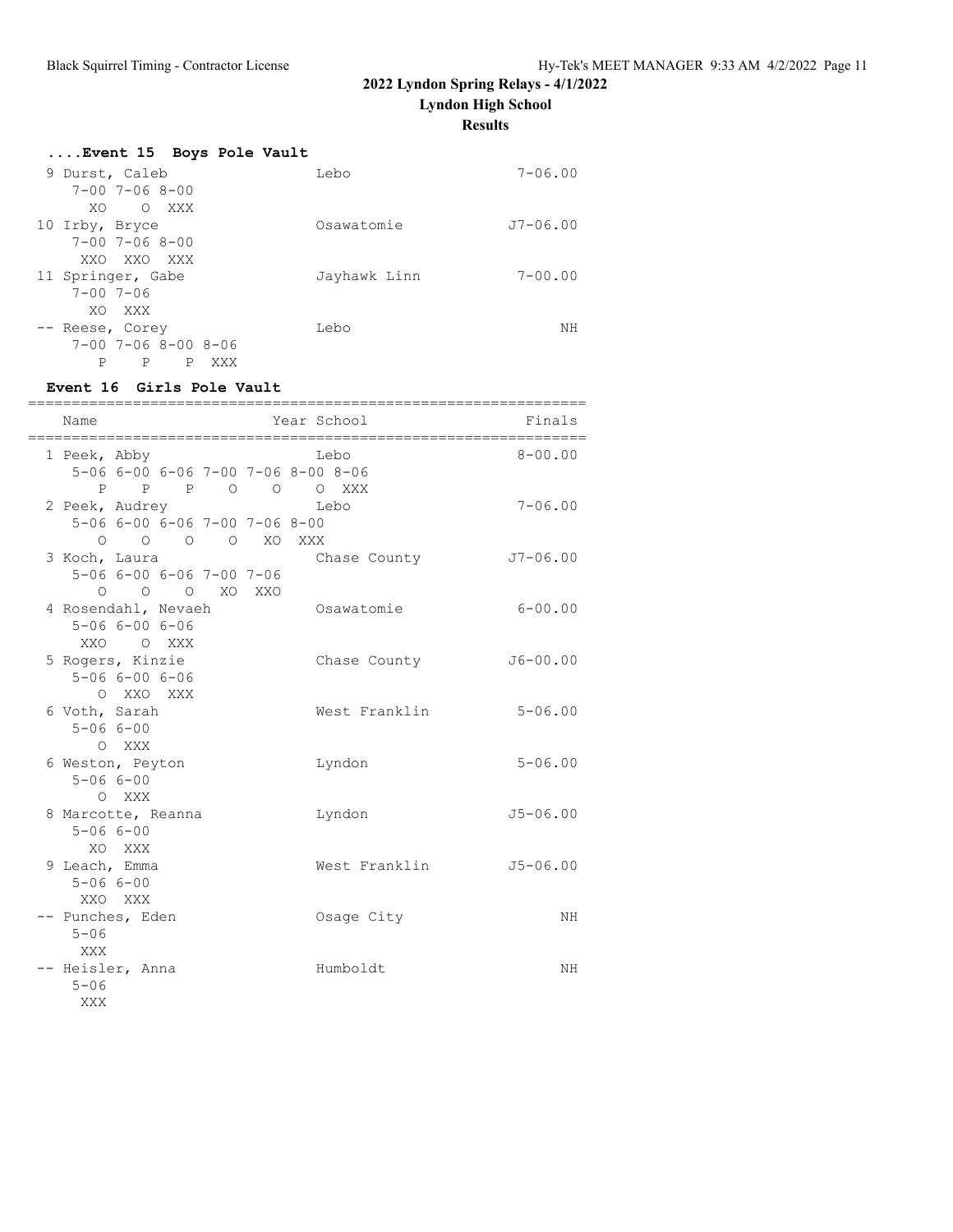#### **Event 17 Girls 3200 Meter Run**

| Name                                           | Year School      | Finals   |
|------------------------------------------------|------------------|----------|
| 1 Stuhlsatz, Rebekah<br>13:03.096 (13:03.096)  | Wabaunsee        | 13:03.10 |
| 2 Hines, Teagan<br>13:35.778 (13:35.778)       | Northern Heights | 13:35.78 |
| 3 Jones, McKenna<br>14:21.523 (14:21.523)      | Humboldt         | 14:21.53 |
| 4 Segrist, Taylor<br>$14:51.835$ $(14:51.835)$ | Lyndon           | 14:51.84 |
| 5 Glanville, Kinsley<br>14:59.876 (14:59.876)  | Chase County     | 14:59.88 |
| 6 Masters, McKrae<br>$15:52.939$ $(15:52.939)$ | Burlingame       | 15:52.94 |
| 7 Hockett, Clare                               | Lyndon           | 16:10.79 |
| 8 Hasenclever, Anna                            | Lebo             | 16:13.19 |
| 9 Alexander, Jessie                            | Maranatha        | 17:56.85 |

## **Event 18 Boys 3200 Meter Run**

| Name                    | Year School<br>============== | Finals   |
|-------------------------|-------------------------------|----------|
| 1 Marcotte, Brayden     | Lyndon                        | 10:59.46 |
| 2 Haner, Kyle           | West Franklin                 | 11:14.36 |
| 3 Smith, Josiah         | Osage City                    | 11:24.08 |
| 4 Hassler, Lucas        | West Franklin                 | 11:34.85 |
| 5 Hebert, Luke          | Osawatomie                    | 11:38.97 |
| 6 Wilhite, Drew         | Humboldt                      | 11:56.19 |
| 7 Caceres-Ramos, Martir | West Franklin                 | 11:56.66 |
| 8 Durst, Caleb          | Lebo                          | 11:59.63 |
| 9 Wallace, Dakota       | Jayhawk Linn                  | 12:06.17 |
| 10 Spade, Rees          | Northern Heights              | 12:10.95 |
| 11 Schroer, Carson      | Chase County                  | 12:18.70 |
| 12 Mong, Levi           | KC Christian                  | 12:41.67 |
| 13 Eckhart, Allen       | Maranatha                     | 13:20.24 |
| 14 Kuhn, Paul           | Osawatomie                    | 13:22.30 |
| 15 Ellis, Eli           | Lebo                          | 13:55.19 |
| 16 Kerr, L.J.           | Osawatomie                    | 14:05.72 |
| 17 Ferquson, Ashton     | Lebo                          | 14:07.68 |
| 18 Headings, Peter      | Maranatha                     | 15:21.21 |

#### **Event 19 Girls 100 Meter Dash**

| Name               | Year School   | Finals | H#             |
|--------------------|---------------|--------|----------------|
| 1 Wilcox, Cooper   | Maranatha     | 13.60  | .5             |
| 2 Schutter, Lauren | Wabaunsee     | 13.94  | .5             |
| 3 Jones, Brooklyn  | Lebo          | 13.98  | 5              |
| 4 Crabtree, Hope   | West Franklin | 13.99  | $\overline{4}$ |
| 5 Marsh, Kadi      | Lyndon        | 14.13  | .5             |
| 6 Jordan, Nevaeh   | West Franklin | 14.27  | $\overline{4}$ |
| 7 Winters, Daelyn  | Burlingame    | 14.29  | 5              |
| 8 Jones, Abigail   | Lebo          | 14.31  | .5             |
| 9 Hielscher, Jolie | Lyndon        | 14.45  | .5             |
| 10 Carter, Shakira | KC Christian  | 14.58  | 3              |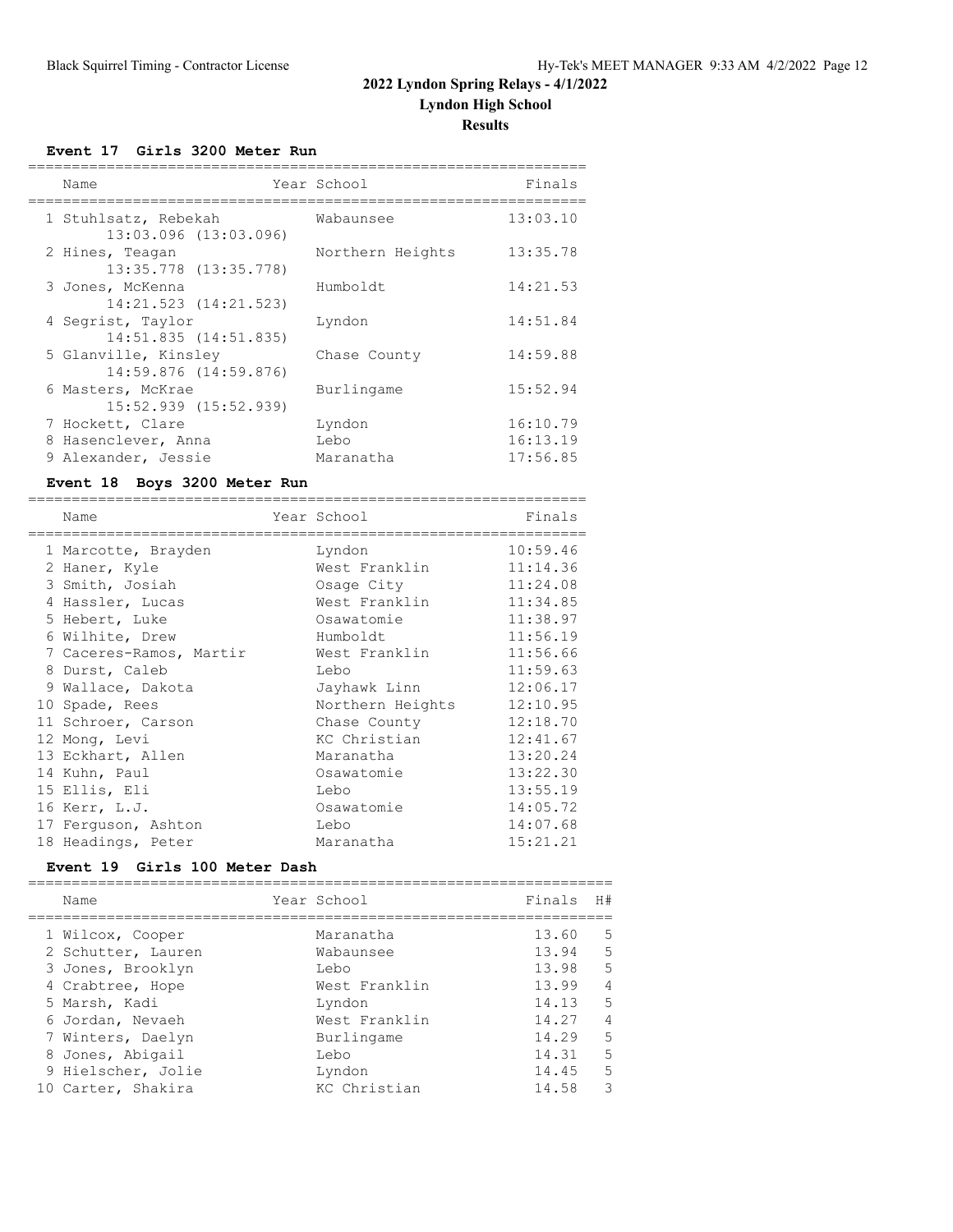#### **....Event 19 Girls 100 Meter Dash**

| 11 Noonan, Kaylin                                  | Burlingame                | 14.60   | 2                       |
|----------------------------------------------------|---------------------------|---------|-------------------------|
| 12 Leach, Emma                                     | West Franklin             | 14.67   | 4                       |
| 13 Jones, Zion                                     | Maranatha                 | 14.71   | 1                       |
| 14 Alexander, Sienna     Maranatha                 |                           | 14.88   | $\mathbf{1}$            |
| 15 Johnson, Rosalyn                                | Osawatomie                | 15.01   | $\overline{4}$          |
| 16 Pointer, Danyka     Jayhawk Linn                |                           | 15.10   | $\overline{4}$          |
| 17 Wyatt, Willow Burlingame                        |                           | 15.14   | 2                       |
| 18 Gillis, Alieah                                  | Jayhawk Linn              | 15.15   | $\overline{\mathbf{3}}$ |
| 19 Rosendahl, Nevaeh Cosawatomie                   |                           | 15.20   | 4                       |
| 20 Meyer, Emily                                    | Wabaunsee                 | 15.30 3 |                         |
| 21 Lassman, Ella                                   | Humboldt                  |         | 15.31 5 15.305          |
| 22 Hager, Gretchen Valley Falls 15.31 3 15.306     |                           |         |                         |
| 23 Anderson, Victoria and Heritage Christian 15.38 |                           |         | 1                       |
| 24 Rogers, Kinzie                                  | Chase County              | 15.64   | 3                       |
| 25 Haefele, Alyssa                                 | Osawatomie                | 15.72   | $\mathcal{E}$           |
| 26 Baldridge, Kayleen Morthern Heights             |                           | 15.78   | $\mathbf{1}$            |
| 27 Calsing, Lizzie                                 | Valley Falls              | 15.96   | 2                       |
| 28 Kramer-Ussery, Addison Osage City               |                           | 16.08   | $\overline{4}$          |
| 29 Rothlesberger, Remi          Jayhawk Linn       |                           | 16.22   | 2                       |
| 30 Waller, Tamia                                   | Osage City and the Casade | 16.30   | 4                       |
| 31 Gerber, Kadence Chase County                    |                           | 16.50   | 3                       |
| 32 Moore, Addie                                    | Valley Falls              | 17.14   | 2                       |
| 33 Lesniewski, Peace KC Christian                  |                           | 17.27   | 2                       |
| 34 Smith, Riley                                    | Northern Heights          | 17.30   | 1                       |
| 35 Neeley, Lizzy                                   | Humboldt                  | 17.56   | 1                       |
| 36 Gardner, Michelle                               | Osage City                | 17.76   | 3                       |

## **Event 20 Boys 100 Meter Dash**

| Name                  | Year School                   | Finals | H#             |
|-----------------------|-------------------------------|--------|----------------|
| --------------------  | _____________________________ |        |                |
| 1 Griffin, Brock      | Chase County                  | 12.18  | 5              |
| 2 Higginbotham, Blake | Maranatha                     | 12.20  | 5              |
| 3 Demall, Derrius     | KC Christian                  | 12.40  | 3              |
| 4 Budke, Mitch        | Chase County                  | 12.46  | 5              |
| 5 McGowen, Levi       | Humboldt                      | 12.58  | 5              |
| 6 Bolley, Micas       | West Franklin                 | 12.83  | 5              |
| 7 Counsil, Drew       | Humboldt                      | 12.84  | 4              |
| 8 Drinkard, Samuel    | Valley Falls                  | 12.90  | 4              |
| 9 Hernandez, Miquel   | Wabaunsee                     | 12.92  | 5              |
| 10 Davies, Luke       | Lebo                          | 12.94  | $\,1\,$        |
| 11 Zeller, Andrew     | Burlingame                    | 12.98  | 3              |
| 12 Snow, Andre        | West Franklin                 | 12.99  | $\overline{4}$ |
| 13 Berryman, Riley    | Osawatomie                    | 13.08  | $\overline{4}$ |
| 14 Reese, Corey       | Lebo                          | 13.10  | $\mathbf{1}$   |
| 15 Weber, Shane       | Yates Center                  | 13.12  | 5              |
| 16 Hanysak, Duke      | Osawatomie                    | 13.16  | $\overline{4}$ |
| 17 Jaro, Gavin        | Humboldt                      | 13.19  | 5              |
| 18 Grimmett, Landon   | Lebo                          | 13.23  | $\mathbf{1}$   |
| 19 Rowe, Steven       | Heritage Christian            | 13.32  | $\mathbf{1}$   |
| 20 Rehfeld, Ki        | Maranatha                     | 13.35  | 2              |
| 21 Medina, Ellias     | Lyndon                        | 13.37  | $\overline{4}$ |
| 22 Adhiambo, Jahzua   | KC Christian                  | 13.45  | 3              |
| 23 Winters, Dane      | Burlingame                    | 13.46  | $\overline{2}$ |
| 24 Li, Jack           | Northern Heights              | 13.53  | $\overline{2}$ |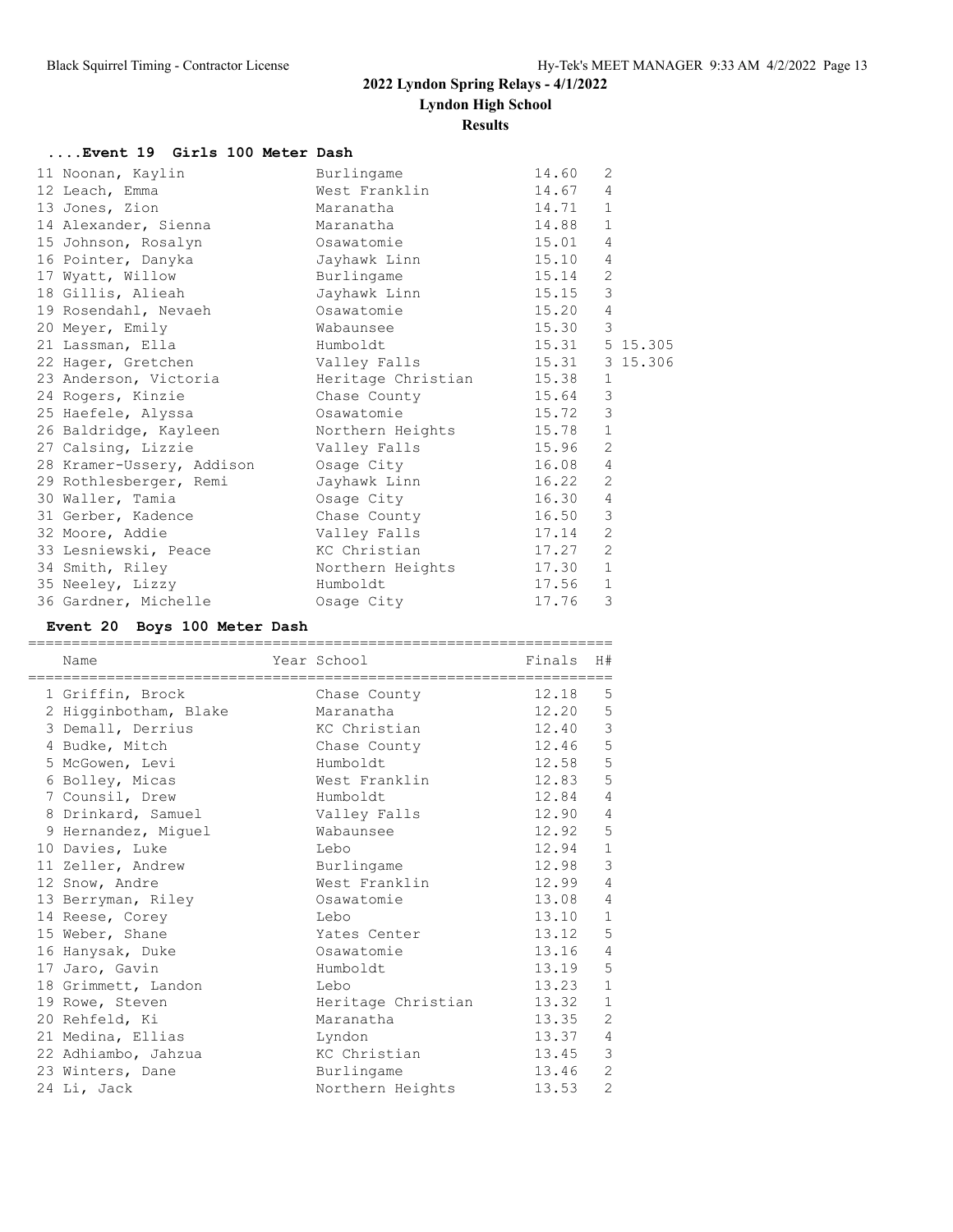## **....Event 20 Boys 100 Meter Dash**

| 25 McGee, Shayne      | Northern Heights   | 13.57 | 2              |
|-----------------------|--------------------|-------|----------------|
| 26 Patton, Preston    | Northern Heights   | 13.64 | $\mathbf{1}$   |
| 27 Abarca, Jason      | West Franklin      | 13.74 | 3              |
| 28 Hansen, Aiden      | Heritage Christian | 13.84 | $\mathbf{1}$   |
| 29 Carpenter, Kanyon  | Jayhawk Linn       | 14.08 | 3              |
| 30 Taylor, Branden    | Burlingame         | 14.15 | 2              |
| 31 Chojolan, Luis     | Heritage Christian | 14.28 | 1 14.272       |
| 32 White, Logan       | Osage City         | 14.28 | 3 14.280       |
| 33 Spencer, Adam      | Yates Center       | 14.29 | $\overline{2}$ |
| 34 Reves, Carson      | Wabaunsee          | 14.34 | $\overline{4}$ |
| 35 Taft, Amil         | KC Christian       | 14.37 | 3              |
| 36 Powell, Shane      | Osage City         | 14.47 | $\overline{4}$ |
| 37 Mitchell, Mateus   | Chase County       | 14.69 | 3              |
| 38 Strickler, William | Valley Falls       | 15.09 | $\overline{2}$ |
| 39 Gier, Cole         | Valley Falls       | 15.69 | $\overline{2}$ |

## **Event 21 Girls 200 Meter Dash**

| ====================<br>Name | ===================================<br>Year School | Finals | H#             |
|------------------------------|----------------------------------------------------|--------|----------------|
| 1 Wilcox, Cooper             | Maranatha                                          | 28.35  | 4              |
| 2 Jordan, Nevaeh             | West Franklin                                      | 29.03  | $\overline{4}$ |
| 3 Carter, Shakira            | KC Christian                                       | 29.46  | $\mathfrak{Z}$ |
| 4 Voth, Sarah                | West Franklin                                      | 29.94  | $\overline{4}$ |
| 5 Marsh, Kadi                | Lyndon                                             | 30.07  | $\overline{4}$ |
| 6 Leach, Emma                | West Franklin                                      | 30.48  | $\overline{4}$ |
| 7 Alexander, Sienna          | Maranatha                                          | 30.56  | $\mathbf{1}$   |
| 8 Hovestadt, Madison         | Burlingame                                         | 30.62  | 2              |
| 9 Gillis, Alieah             | Jayhawk Linn                                       | 30.66  | $\mathfrak{Z}$ |
| 10 Waller, Tamia             | Osage City                                         | 30.82  | $\mathfrak{Z}$ |
| 11 Jones, Zion               | Maranatha                                          | 30.83  | $1\,$          |
| 12 Anderson, Victoria        | Heritage Christian                                 | 31.24  | $\mathbf{1}$   |
| 13 Pointer, Danyka           | Jayhawk Linn                                       | 31.26  | $\mathcal{E}$  |
| 14 Johnson, Rosalyn          | Osawatomie                                         | 31.85  | $\overline{4}$ |
| 15 Murphy, Danielle          | Wabaunsee                                          | 32.67  | 3              |
| 16 Baldridge, Kayleen        | Northern Heights                                   | 33.01  | $\mathbf{1}$   |
| 17 Slinkard, Danielle        | Jayhawk Linn                                       | 33.04  | $\mathbf{2}$   |
| 18 Boyle, Hayley             | KC Christian                                       | 33.22  | $\mathsf 3$    |
| 19 Wools, Karley             | Humboldt                                           | 33.40  | $\mathbf{1}$   |
| 20 Boss, Dakota              | Osage City                                         | 33.62  | $\sqrt{2}$     |
| 21 Bass, Kyley               | Osawatomie                                         | 35.00  | $\mathfrak{Z}$ |
| 22 Smith, Riley              | Northern Heights                                   | 35.44  | $\mathbf{1}$   |
| 23 Calsing, Lizzie           | Valley Falls                                       | 35.59  | 2              |
| 24 Moore, Addie              | Valley Falls                                       | 36.33  | 2              |
| 25 Gardner, Michelle         | Osage City                                         | 38.14  | 2              |
| 26 Johnston, MJ              | Valley Falls                                       | 41.34  | $\overline{2}$ |

## **Event 22 Boys 200 Meter Dash**

| Name                  | Year School   | Finals H# |                |
|-----------------------|---------------|-----------|----------------|
|                       |               |           |                |
| 1 Reece, Jess         | Osage City    | 24.70     | $\overline{4}$ |
| 2 Griffin, Brock      | Chase County  | 24.75     | - 5            |
| 3 Bolley, Micas       | West Franklin | 25.50     | $\overline{4}$ |
| 4 Higginbotham, Blake | Maranatha     | 25.55     | - 5            |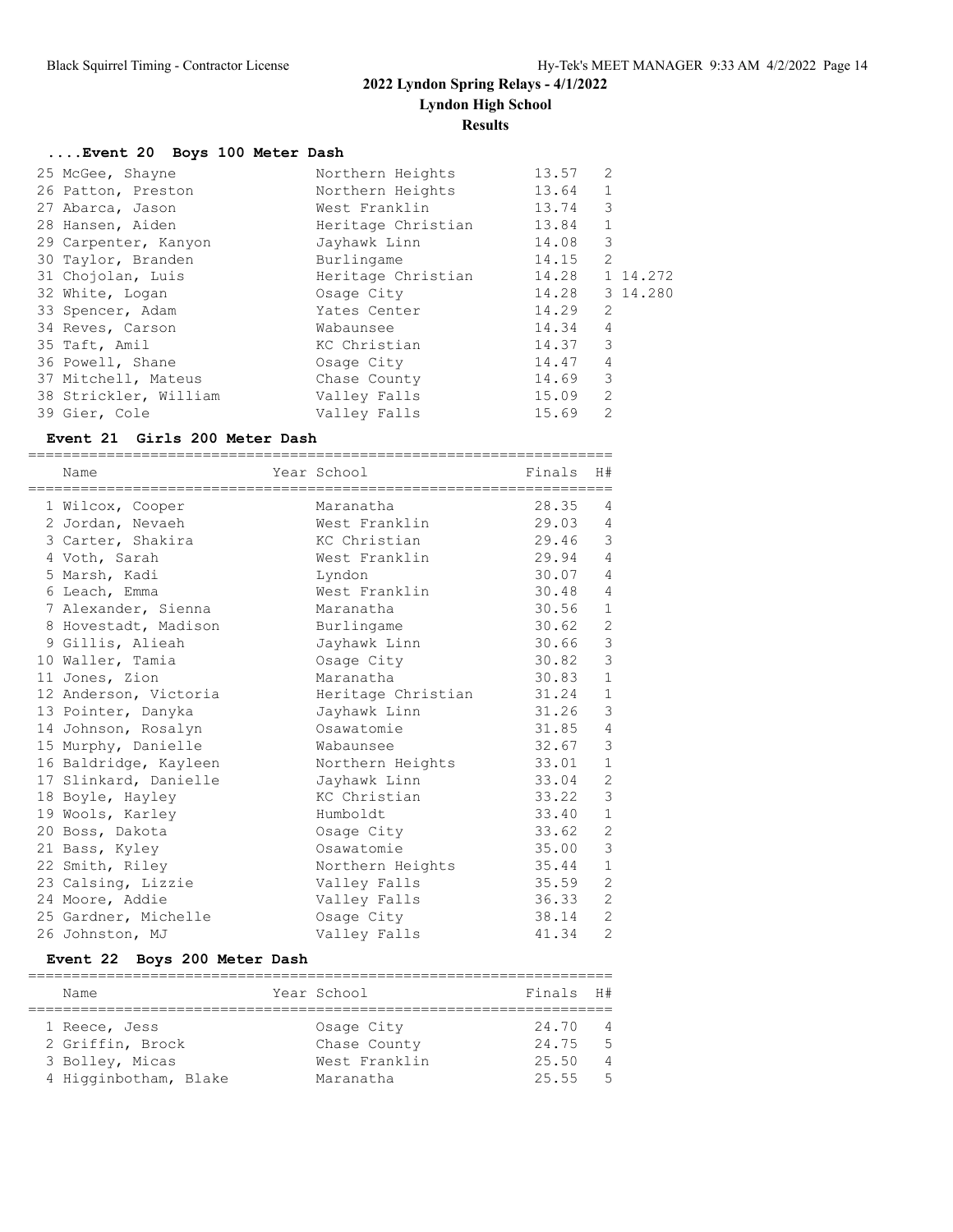#### **....Event 22 Boys 200 Meter Dash** 5 Kelley, Aden Humboldt 25.81 5 6 Drinkard, Samuel Valley Falls 26.06 4 7 Li, Jack Northern Heights 26.10 2 8 Berryman, Riley Osawatomie 26.15 3 9 Seely, Garrett Jayhawk Linn 26.16 5 10 Drinkard, Solomon Valley Falls 26.18 4 11 Kammer, Chris KC Christian 26.22 3 12 Weber, Shane Yates Center 26.38 4 13 Medina, Ellias Lyndon 26.65 4 14 Kitselman, Taye Lyndon 26.79 5 15 Counsil, Drew Humboldt 26.99 5 16 Jaro, Gavin Humboldt 27.11 5 17 Arb, Connor Northern Heights 27.18 1 18 Broyles, Ryan Jayhawk Linn 27.50 3 19 Rowe, Steven The Heritage Christian 27.72 1 20 Strait, Connor Wabaunsee 27.98 3 21 Smith, Garrett Lebo 28.00 1 22 Judd, Levi West Franklin 28.02 3 23 Hanysak, Duke Osawatomie 28.31 4 24 Pearce, Timothy **West Franklin** 28.36 3 25 Mitchell, Mateus Chase County 28.84 2 26 Lira, Jacob KC Christian 29.07 2 27 Powell, Shane Casse City 29.30 3 28 Hefty, Josiah Valley Falls 29.35 3 29 Lewis, Fisher KC Christian 29.39 2 30 Chojolan, Luis **Heritage Christian** 29.68 1

#### **Event 23 Girls 100 Meter Hurdles**

| Name                | Year School      | Finals | H#            |
|---------------------|------------------|--------|---------------|
| 1 Crabtree, Hope    | West Franklin    | 18.60  | 2             |
| 2 Schurle, Maddie   | Wabaunsee        | 18.69  | $\mathcal{L}$ |
| 3 Peek, Abby        | Lebo             | 18.94  | $\mathbf{1}$  |
| 4 Chan, Katalina    | KC Christian     | 19.02  | $\mathbf{1}$  |
| 5 Murphy, Danielle  | Wabaunsee        | 20.17  | 2             |
| 6 Hinrichs, Addisyn | Northern Heights | 20.55  | $\mathbf{1}$  |
| 7 Hunter, Morgan    | Humboldt         | 21.45  | $\mathbf{1}$  |
| 8 Isaccson, Claire  | Maranatha        | 21.81  | 2             |
| 9 Anderle, Helen    | West Franklin    | 22.14  | $\mathbf{1}$  |
| 10 Johnston, MJ     | Valley Falls     | 23.84  | $\mathcal{L}$ |
| 11 Goforth, Assya   | Humboldt         | 24.40  |               |

#### **Event 24 Boys 110 Meter Hurdles**

| Name                                                                                                         | Year School                                                                       | Finals                                             |
|--------------------------------------------------------------------------------------------------------------|-----------------------------------------------------------------------------------|----------------------------------------------------|
| 1 Smith, Duke<br>2 Bailey, Brian<br>3 Chen, Jeffery<br>4 Miller, Mateo<br>5 Evans, Colton<br>6 Woods, Cooper | West Franklin<br>Osage City<br>Maranatha<br>Humboldt<br>West Franklin<br>Humboldt | 19.15<br>19.49<br>20.54<br>20.55<br>20.60<br>23.01 |
|                                                                                                              |                                                                                   |                                                    |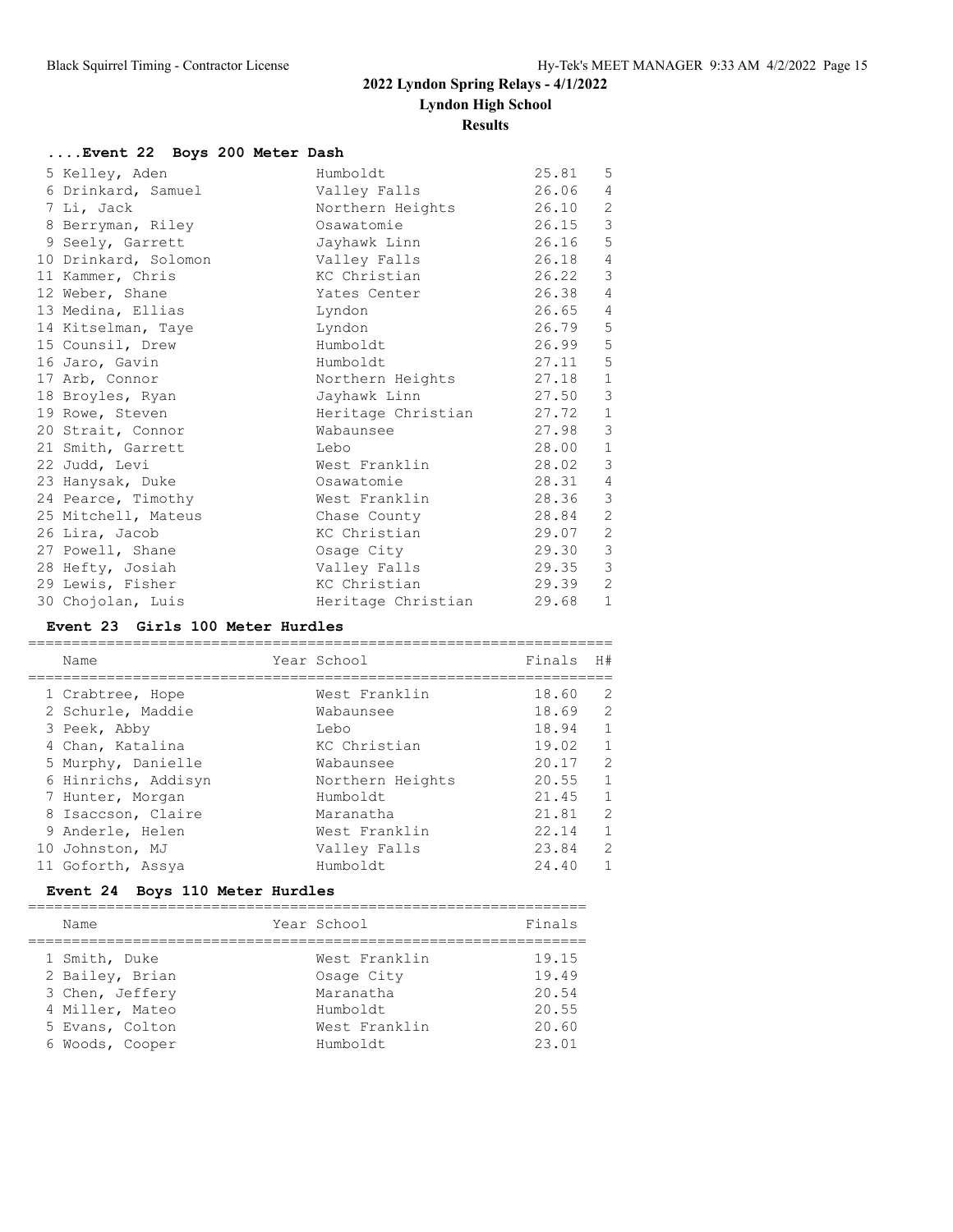## **Results**

**Event 25 Girls 4x800 Meter Relay**

| School                 | Finals               |
|------------------------|----------------------|
|                        |                      |
| 1 Humboldt. 'A'        | 11:52.94             |
| 1) Haviland, Carsyn    | 2) Goforth, Assya    |
| 3) Heisler, Anna       | 4) Jones, McKenna    |
| 2 Wabaunsee 'A'        | 12:22.13             |
| 3 Osage City 'A'       | 12:28.67             |
| 1) Shoemaker, Sadie    | 2) Watkins, Harlee   |
| 3) Little, Mila        | 4) Burk, Paige       |
| 4 Maranatha 'A'        | 13:01.37             |
| 1) Peck, Sarah         | 2) Headings, Claudia |
| 3) Higginbotham, Reece | 4) Knight, Tess      |
| 5 Jayhawk Linn 'A'     | 13:09.06             |
| 1) Cazares, Cynthia    | 2) Thomas, Camryn    |
| 3) Randall, Adison     | 4) Doleshal, Brylee  |

#### **Event 26 Boys 4x800 Meter Relay**

================================================================

| School                                    |    | Finals                   |
|-------------------------------------------|----|--------------------------|
| 1 Chase County 'A'                        |    | 9:18.94                  |
| 1) Budke, Luke                            |    | 2) Schroer, Carson       |
| 3) Hernadez, Silus                        |    | 4) Schroer, Cooper       |
| 2 West Franklin 'A'                       |    | 9:30.73                  |
| 1) Pearce, Timothy                        |    | 2) Haner, Kyle           |
| 3) Judd, Levi                             |    | 4) Caceres-Ramos, Martir |
| 3 Lebo 'A'                                |    | 9:38.88                  |
| 1) Durst, Caleb                           |    | 2) Whalen, Colin         |
| 3) Davies, Luke                           |    | 4) Smith, Scott          |
| 4 Osawatomie<br>$^{\prime}$ A $^{\prime}$ |    | 9:50.21                  |
| 1) Hebert, Luke                           |    | 2) Kuhn, Paul            |
| 3) Mitzner, Jacob                         |    | 4) Kerr, L.J.            |
| 5 Maranatha 'A'                           |    | 9:58.11                  |
| 1) Kennedy, Grant                         |    | 2) Zuniga, Gabe          |
| 3) Eckhart, Allen                         |    | 4) Headings, Peter       |
| 6 Osage City 'A'                          |    | 10:00.88                 |
| 1) Patterson, Riley                       |    | 2) Orender, Luke         |
| 3) Burd, Britain                          |    | 4) Smith, Josiah         |
| 7 Heritage Christian 'A'                  |    | 10:01.96                 |
| 1) Finke, Landon                          |    | 2) Barth, LJ             |
| 3) Besch, Luke                            |    | 4) Dietz, Biruk          |
| 8 KC Christian 'A'                        |    | 10:03.34                 |
| 1) Kammer, Chris                          |    | 2) Lira, Jacob           |
| 3) Timberlake, Oliver                     | 4) | Shipp, Ryan              |
| 9 Humboldt 'A'                            |    | 10:04.87                 |
| 1) Wallace, Peyton                        |    | 2) Miller, Mateo         |
| 3) Heisler, Quenton                       |    | 4) Gomez, Keith          |

#### **Event 27 Girls 400 Meter Dash**

| Name             |  | Year School | Finals H# |               |  |  |  |
|------------------|--|-------------|-----------|---------------|--|--|--|
|                  |  |             |           |               |  |  |  |
| 1 Sramek, Laine  |  | Maranatha   | 1:04.51   | $\mathcal{B}$ |  |  |  |
| 2 Favaro, Olivia |  | Maranatha   | 1:05.14   | -3            |  |  |  |
| 3 Jones, Abigail |  | Lebo        | 1:09.28   | -3            |  |  |  |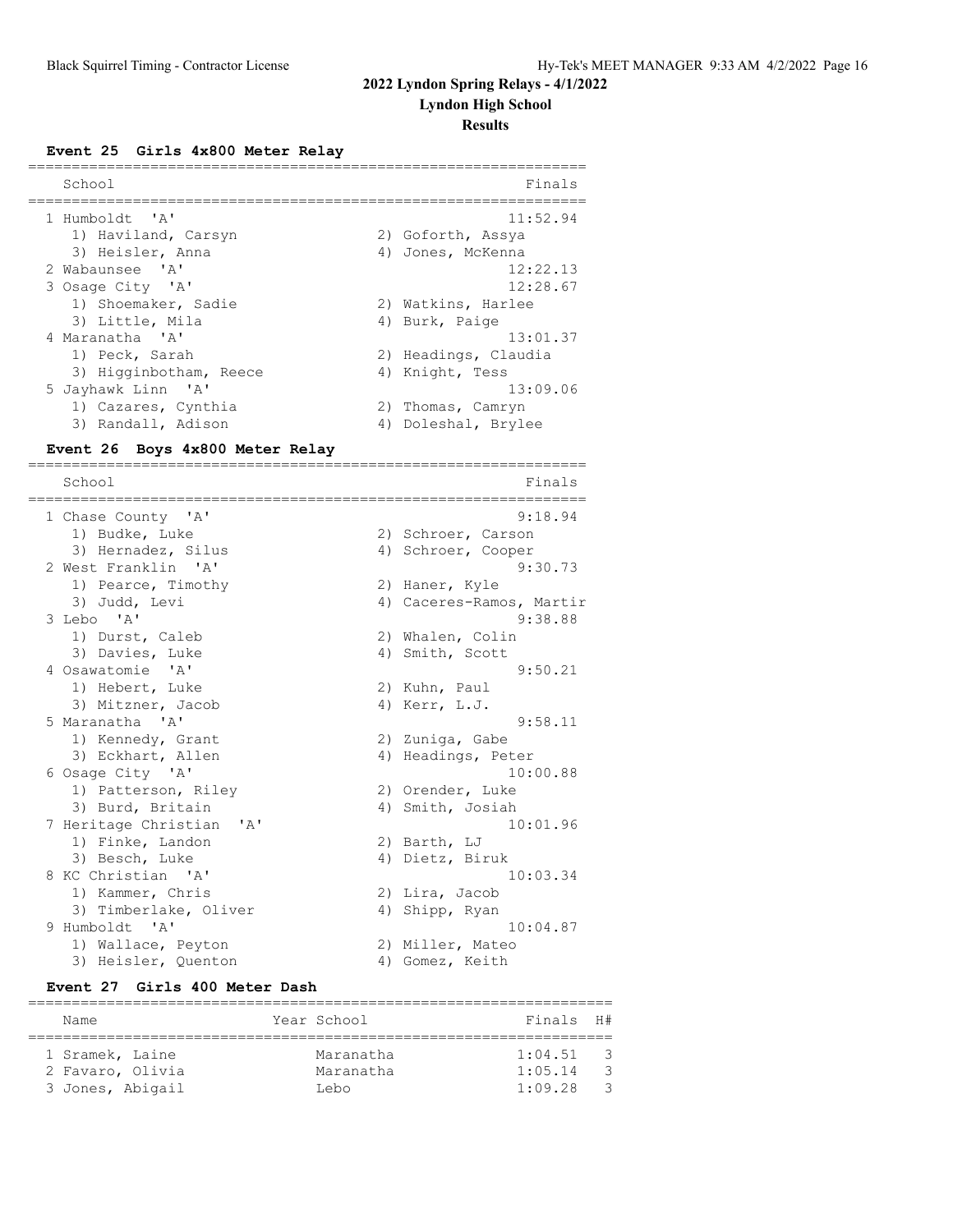## **....Event 27 Girls 400 Meter Dash**

| 4 Hadley, Saige        | Lebo         | 1:11.67 | 3            |
|------------------------|--------------|---------|--------------|
| 5 Branam, Emma         | Valley Falls | 1:14.17 | 2            |
| 6 Weston, Peyton       | Lyndon       | 1:14.57 | 3            |
| 7 Bass, Kyley          | Osawatomie   | 1:14.99 | 2            |
| 8 Seymour, Trinity     | Valley Falls | 1:16.07 | 2            |
| 9 Cazares, Cynthia     | Jayhawk Linn | 1:18.12 | 3            |
| 10 Slinkard, Danielle  | Jayhawk Linn | 1:18.83 | 2            |
| 11 Thomas, Camryn      | Jayhawk Linn | 1:22.60 | 2            |
| 12 Sears, Shelia       | Valley Falls | 1:23.14 | 1            |
| 13 Wools, Karley       | Humboldt     | 1:26.39 | 1            |
| 14 Higginbotham, Reece | Maranatha    | 1:28.24 | $\mathbf{1}$ |
| 15 Neeley, Lizzy       | Humboldt     | 1:29.73 | 1            |

## **Event 28 Boys 400 Meter Dash**

| Name                 | Year School              | Finals  | H#             |
|----------------------|--------------------------|---------|----------------|
| 1 Johnston, Cooper   | Maranatha                | 53.39   | 5              |
| 2 Reece, Jess        | Osage City               | 54.55   | 5              |
| 3 McGowen, Levi      | Humboldt                 | 56.47 5 |                |
| 4 Lewis, Hudson      | Heritage Christian       | 57.52 5 |                |
| 5 Kitselman, Taye    | Lyndon                   | 57.61   | $\overline{4}$ |
| 6 Gragg, Tyson       | Osage City               | 58.08   | 3              |
| 7 Seely, Garrett     | Jayhawk Linn             | 58.51   | $\overline{4}$ |
| 8 Li, Jack           | Northern Heights         | 58.86   | $\mathbf{1}$   |
| 9 Timberlake, Oliver | KC Christian             | 59.07   | 4              |
| 10 Anderson, Evan    | Heritage Christian 59.88 |         | 2              |
| 11 Davies, Luke      | Lebo                     | 1:00.19 | $\mathbf{1}$   |
| 12 Biggs, Jackson    | Lyndon                   | 1:00.24 | $\overline{4}$ |
| 13 Ko, Ethan         | KC Christian             | 1:01.44 | $\overline{4}$ |
| 14 Finke, Landon     | Heritage Christian       | 1:01.47 | $\mathbf{1}$   |
| 15 Judd, Levi        | West Franklin            | 1:01.49 | $\mathcal{S}$  |
| 16 Weber, Shane      | Yates Center             | 1:02.07 | 5              |
| 17 O'Kieth, Josh     | Maranatha                | 1:02.35 | $\overline{2}$ |
| 18 Branam, Dawson    | Valley Falls             | 1:04.15 | $\overline{4}$ |
| 19 Hefty, Josiah     | Valley Falls             | 1:05.14 | 3              |
| 20 Lira, Jacob       | KC Christian             | 1:05.37 | $\overline{4}$ |
| 21 Powell, Shane     | Osage City               | 1:07.20 | 3              |
| 22 Westbrook, Byron  | Humboldt                 | 1:07.37 | $\mathbf{1}$   |
| 23 Ratcliff, Drake   | Humboldt                 | 1:07.45 | $\sqrt{2}$     |
| 24 Pearson, Kayden   | Osawatomie               | 1:07.70 | $\mathfrak{Z}$ |
| 25 Clark, Brody      | Jayhawk Linn             | 1:08.46 | $\mathbf{3}$   |
| 26 Vandruff, Liam    | Burlingame               | 1:08.60 | $\overline{c}$ |
| 27 Rehfeld, Ki       | Maranatha                | 1:09.53 | $\mathbf{1}$   |

#### **Event 29 Girls 300 Meter Hurdles**

| Name               | Year School   | Finals H# |                |
|--------------------|---------------|-----------|----------------|
| 1 Crabtree, Hope   | West Franklin | 52.50     | -2             |
| 2 Chan, Katalina   | KC Christian  | 53.81     | $\overline{1}$ |
| 3 Johnson, Rosalyn | Osawatomie    | 54.45     | $\overline{2}$ |
| 4 Anderle, Helen   | West Franklin | 57.06     | $\overline{1}$ |
| 5 Stark, Campbell  | Osage City    | 57.32     | 2              |
| 6 Heisler, Anna    | Humboldt      | 59.09     | $\overline{1}$ |
|                    |               |           |                |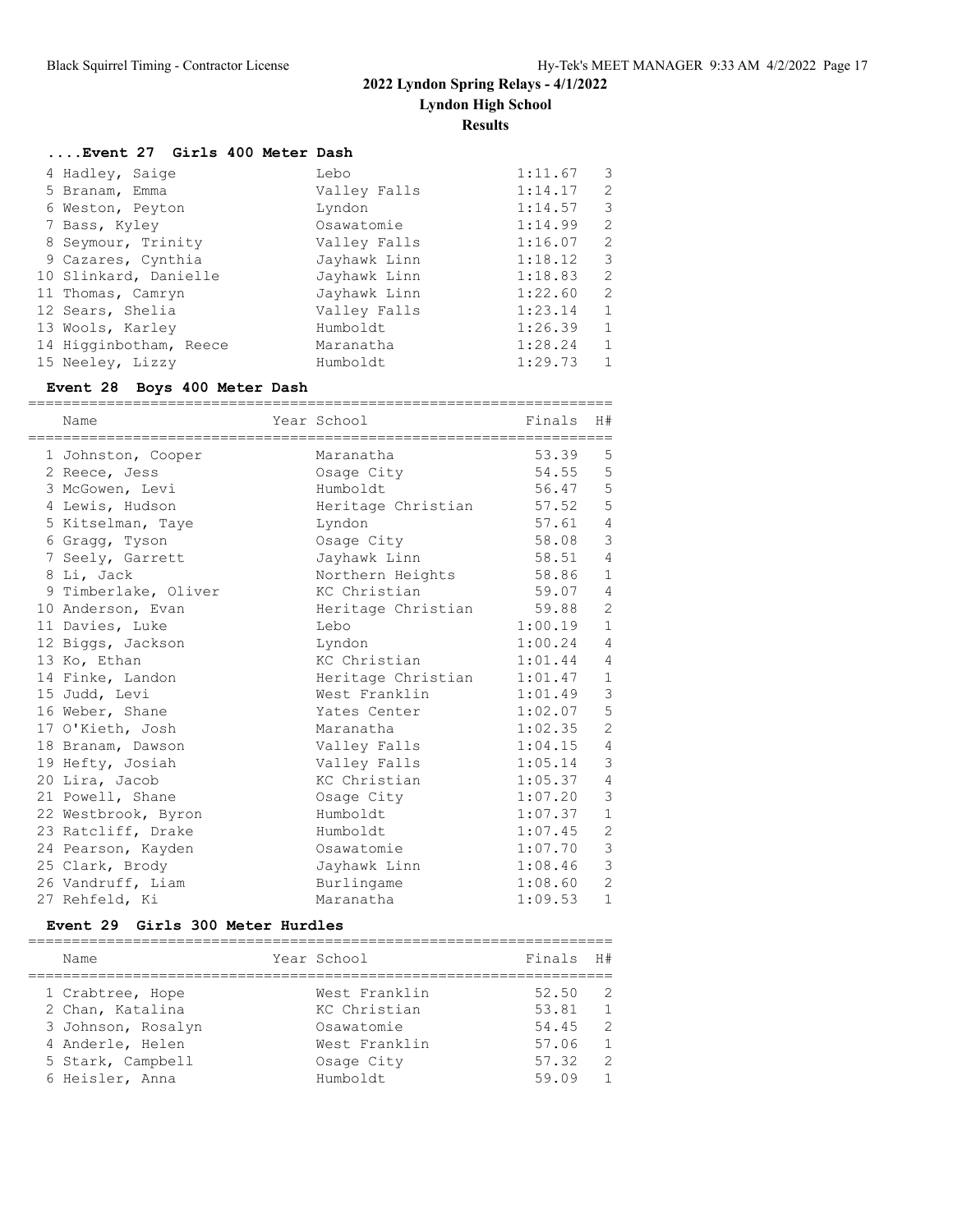#### **....Event 29 Girls 300 Meter Hurdles**

| 7 Peek, Audrey      | Lebo             | 59.39   | -2.            |
|---------------------|------------------|---------|----------------|
| 8 Hinrichs, Addisyn | Northern Heights | 59.67   | 1              |
| 9 Isaccson, Claire  | Maranatha        | 1:01.00 | $\overline{1}$ |
| 10 Pearson, Kaily   | Osawatomie       | 1:04.73 | - 2            |
| 11 Goforth, Assya   | Humboldt         | 1:05.53 | 1              |
| 12 Donaldson, Jenna | Wabaunsee        | 1:08.02 |                |

#### **Event 30 Boys 300 Meter Hurdles**

| Name                | Year School   | Finals  | H#             |
|---------------------|---------------|---------|----------------|
|                     |               |         |                |
| 1 Bailey, Brian     | Osage City    | 46.82   | 2              |
| 2 Dighton, Jonathan | Maranatha     | 48.17   | $\overline{2}$ |
| 3 Smith, Duke       | West Franklin | 48.40   | 2              |
| 4 Miller, Mateo     | Humboldt      | 48.78   | $\mathbf{1}$   |
| 5 Wirth, Caston     | Lyndon        | 48.81   | $\mathbf{1}$   |
| 6 Hernandez, Miquel | Wabaunsee     | 49.53   | 2              |
| 7 Heisler, Quenton  | Humboldt      | 51.69   | $\mathbf{1}$   |
| 8 McAleer, Chase    | Maranatha     | 51.93   | 2              |
| 9 Pearce, Timothy   | West Franklin | 52.92   | 2              |
| 10 Chen, Jeffery    | Maranatha     | 54.16   | 2              |
| 11 Woods, Cooper    | Humboldt      | 56.42   | $\mathbf{1}$   |
| 12 Reeves, Landon   | Osage City    | 1:02.56 | $\mathbf{1}$   |
|                     |               |         |                |

#### **Event 31 Girls 800 Meter Run**

| Name                  | Year School      | Finals  | H#             |
|-----------------------|------------------|---------|----------------|
| 1 Wurtz, Payton       | Wabaunsee        | 2:36.59 | 2              |
| 2 Hinrichs, Aubrey    | Northern Heights | 2:49.11 | $\mathbf{1}$   |
| 3 Walter, Mackenzie   | West Franklin    | 2:51.30 | $\overline{2}$ |
| 4 Cameron, Katie      | West Franklin    | 2:51.39 | $\overline{c}$ |
| 5 Ferguson, Keaira    | Lebo             | 2:57.83 | $\mathbf{2}$   |
| 6 Newland, Grace      | Chase County     | 3:01.65 | $\overline{2}$ |
| 7 Haviland, Carsyn    | Humboldt         | 3:03.23 | $\mathbf{1}$   |
| 8 Stuhlsatz, Isabelle | Wabaunsee        | 3:03.80 | $\overline{2}$ |
| 9 Headings, Claudia   | Maranatha        | 3:08.83 | $\mathbf{1}$   |
| 10 Graybeal, Jennifer | Burlingame       | 3:10.71 | $\mathbf{1}$   |
| 11 Knight, Tess       | Maranatha        | 3:10.86 | $\mathbf{1}$   |
| 12 Shoemaker, Sadie   | Osage City       | 3:11.27 | $\overline{2}$ |
| 13 Yates, Katelynn    | Valley Falls     | 3:14.33 | $\overline{2}$ |
| 14 Burk, Paige        | Osage City       | 3:21.23 | $\overline{2}$ |
| 15 Shepherd, Katelynn | West Franklin    | 3:22.40 | $\mathbf{1}$   |
| 16 Hasenclever, Anna  | Lebo             | 3:25.06 | $\mathbf{1}$   |
| 17 Doleshal, Brylee   | Jayhawk Linn     | 3:32.17 | $\overline{2}$ |
| 18 Volpe, Arianna     | Yates Center     | 3:34.40 | $\overline{2}$ |
| 19 Leisure, Mylee     | Jayhawk Linn     | 3:40.72 | $\mathbf{1}$   |
| 20 Baldovin, Nevaeh   | Osawatomie       | 3:41.57 | $\mathbf{1}$   |

#### **Event 32 Boys 800 Meter Run**

| Name               | Year School  | Finals H# |     |
|--------------------|--------------|-----------|-----|
| 1 Wilhite, Drew    | Humboldt.    | 2:12.82   | - 3 |
| 2 Connealy, Nathan | KC Christian | 2:16.99   | - 3 |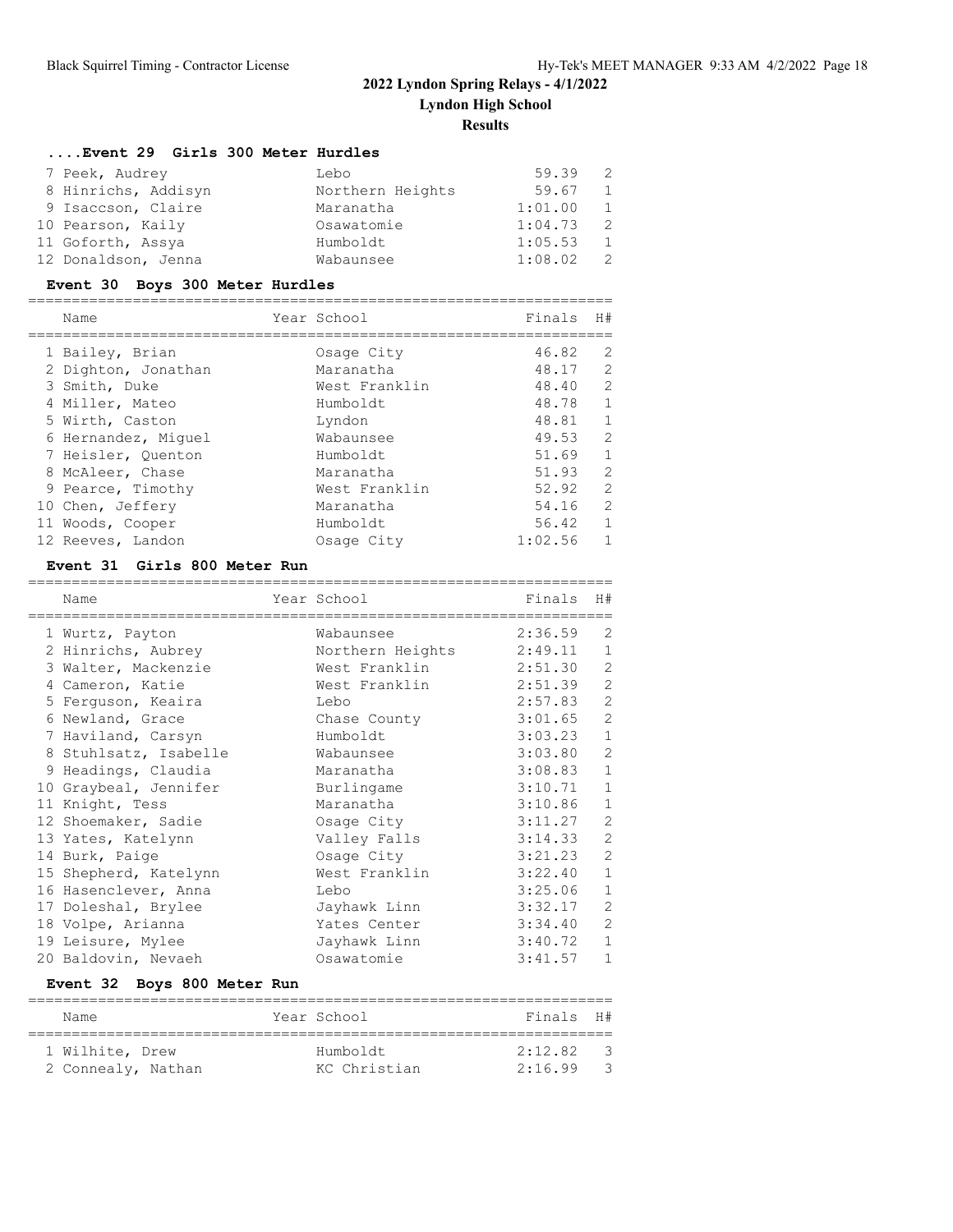#### **....Event 32 Boys 800 Meter Run** 3 Bailey, Hunter West Franklin 2:17.46 3 4 Wurtz, Wyatt Wabaunsee 2:18.34 3 5 Link, Kale Nest Franklin 2:22.26 3 6 Hernadez, Silus Chase County 2:24.90 2 7 Wallace, Dakota Jayhawk Linn 2:25.41 3 8 Hassler, Nathan Mest Franklin 2:28.46 3 9 Mitzner, Jacob Osawatomie 2:30.98 2 10 Champlin, Dillon Jayhawk Linn 2:31.58 3 11 Arzoz, Landor Northern Heights 2:32.93 1 12 Orender, Luke Osage City 2:33.08 2 13 Manning, Preston Lyndon 2:38.91 2 14 Burd, Britain Osage City 2:40.31 2 15 Kennedy, Grant Maranatha 2:40.40 1 16 Crockett, Corbin Osawatomie 2:43.85 1 17 Mong, Levi **KC Christian** 2:46.02 3 18 Vanstory, Matthew Wabaunsee 2:47.67 2 19 Shipp, Ryan KC Christian 2:48.10 2 20 Ellis, Eli Lebo 2:49.26 2 21 Kerr, L.J. Osawatomie 2:51.47 1 22 Vandruff, Liam Burlingame 2:51.61 1 23 Coleman, Grayson Valley Falls 2:52.26 2 24 Doughramaji, Nolan Valley Falls 2:57.12 2 25 Carter, Vinnie Valley Falls 3:03.07 1 26 Coffman, Drew Lyndon 3:06.11 2 27 Palmer, Jackson Burlingame 3:06.49 1 28 Potter, Robert Wabaunsee 3:13.55 1 29 Hasenclever, Sam Lebo 3:16.39 2 30 Olson, Maxamis Northern Heights 3:18.65 1 31 Sprinkle, Riley Yates Center 3:45.11 1

#### **Event 33 Girls 1600 Meter Run**

| Name                   | Year School      | Finals  | H#             |
|------------------------|------------------|---------|----------------|
| 1 Wurtz, Payton        | Wabaunsee        | 5:39.35 | 2              |
| 2 Hines, Teagan        | Northern Heights | 6:14.00 | $\mathbf{1}$   |
| 3 Cameron, Katie       | West Franklin    | 6:25.00 | $\overline{2}$ |
| 4 Jones, McKenna       | Humboldt         | 6:29.00 | $\mathbf{1}$   |
| 5 Schneider, Gia       | Jayhawk Linn     | 6:39.98 | $\overline{2}$ |
| 6 Segrist, Taylor      | Lyndon           | 6:43.70 | $\overline{2}$ |
| 7 Peek, Abby           | Lebo             | 6:55.00 | $\mathbf{1}$   |
| 8 Shoemaker, Sadie     | Osage City       | 6:58.26 | 2              |
| 9 Hockett, Clare       | Lyndon           | 7:04.61 | $\overline{2}$ |
| 10 Yates, Katelynn     | Valley Falls     | 7:08.79 | $\overline{2}$ |
| 11 Hasenclever, Anna   | Lebo             | 7:09.00 | $\mathbf{1}$   |
| 12 Shepherd, Katelynn  | West Franklin    | 7:10.00 | $\mathbf{1}$   |
| 13 Randall, Adison     | Jayhawk Linn     | 7:33.44 | $\overline{2}$ |
| 14 Peck, Sarah         | Maranatha        | 7:35.00 | $\mathbf{1}$   |
| 15 Alexander, Jessie   | Maranatha        | 7:42.00 | $\mathbf{1}$   |
| 16 Bayless-Ross, Gabby | Burlingame       | 7:48.00 | $\mathbf{1}$   |
| 17 Thomas, Allison     | Valley Falls     | 7:52.48 | $\overline{2}$ |
| 18 Baldovin, Nevaeh    | Osawatomie       | 8:08.00 | $\mathbf{1}$   |
| 19 Barlow, Sophie      | Humboldt         | 8:20.00 | $\mathbf{1}$   |
| 20 Galloway, Peyten    | Humboldt         | 8:30.00 | $\mathbf{1}$   |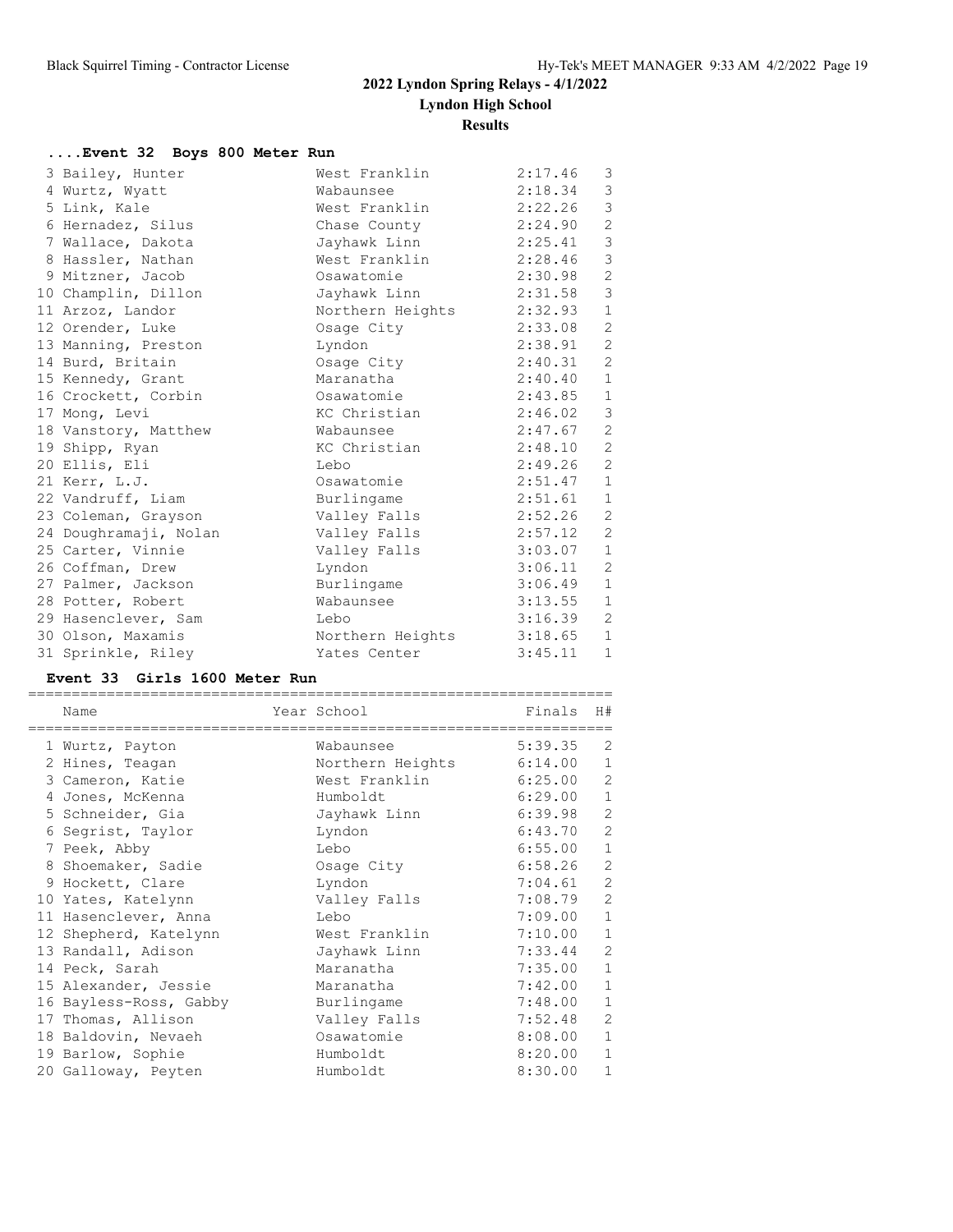#### **Event 34 Boys 1600 Meter Run**

| Name                             | Year School         | Finals  | H#             |
|----------------------------------|---------------------|---------|----------------|
|                                  |                     |         | ======         |
| 1 Brenner, Jayce                 | Osage City          | 4:49.75 | 2              |
| 2 Hebert, Luke                   | Osawatomie          | 4:55.06 | 2              |
| 3 Wilhite, Drew                  | Humboldt            | 4:56.77 | 2              |
| 4 Bailey, Hunter                 | West Franklin       | 4:58.86 | $\overline{2}$ |
| 5 Marcotte, Brayden              | Lyndon              | 5:00.10 | $\overline{c}$ |
| 6 Hernadez, Silus                | Chase County        | 5:13.84 | $\mathbf{2}$   |
| 7 Connealy, Nathan               | KC Christian        | 5:19.40 | $\mathbf{1}$   |
| 8 Durst, Caleb                   | Lebo                | 5:22.59 | 2              |
| 9 Hassler, Lucas                 | West Franklin       | 5:22.65 | 2              |
| 10 Whalen, Colin                 | Lebo                | 5:24.56 | $\overline{2}$ |
| 11 Champlin, Dillon              | Jayhawk Linn        | 5:26.81 | $\overline{2}$ |
| 12 King, Noah                    | West Franklin       | 5:28.61 | $\overline{c}$ |
| 13 Zuniga, Gabe                  | Maranatha           | 5:28.69 | $\overline{c}$ |
| 14 Manning, Preston              | Lyndon              | 5:33.50 | 2              |
| 15 Wallace, Peyton               | Humboldt            | 5:34.71 | 2              |
| 16 Punches, Brandon              | Burlingame          | 5:37.90 | $\overline{2}$ |
| 17 Spade, Rees                   | Northern Heights    | 5:38.22 | $\mathbf{1}$   |
| 18 Mong, Levi                    | KC Christian        | 5:48.25 | $\overline{c}$ |
| 19 Pearson, Kayden               | Osawatomie          | 5:49.62 | $\mathbf{1}$   |
| 20 Crockett, Corbin              | Osawatomie          | 5:50.97 | $\mathbf{1}$   |
| 21 Eckhart, Allen                | Maranatha           | 5:58.65 | $\overline{2}$ |
| 22 Coleman, Grayson              | Valley Falls        | 6:02.21 | $\mathbf{1}$   |
| 23 Doughramaji, Nolan            | Valley Falls        | 6:03.58 | $\mathbf{1}$   |
| 24 Smith, Scott                  | Lebo                | 6:14.11 | $\mathbf{1}$   |
| 25 Tiffany, Grady                | Northern Heights    | 6:15.18 | $\mathbf{1}$   |
| 26 Vanstory, Matthew             | Wabaunsee           | 6:22.27 | $\mathbf{1}$   |
| 27 Gomez, Keith                  | Humboldt            | 6:23.66 | $\mathbf{1}$   |
| 28 Headings, Peter               | Maranatha           | 6:27.19 | $\mathbf{1}$   |
| 29 Shipp, Ryan                   | KC Christian        | 6:30.73 | $\mathbf{1}$   |
| 30 Palmer, Jackson               | Burlingame          | 6:37.91 | $\mathbf{1}$   |
| 31 Potter, Robert                | Wabaunsee           | 6:39.77 | $\mathbf{1}$   |
| 32 Olson, Maxamis                | Northern Heights    | 6:51.58 | $\mathbf{1}$   |
| 33 Sprinkle, Riley               | Yates Center        | 7:36.23 | $\mathbf{1}$   |
| Event 35 Girls 4x100 Meter Relay |                     |         |                |
|                                  |                     |         |                |
| School<br>---------------------- |                     | Finals  | H#             |
| ' A'<br>1 Wabaunsee              |                     | 54.44   | 2              |
| 2 Burlingame 'A'                 |                     | 54.88 1 |                |
| 1) Hovestadt, Madison            | 2) Noonan, Kaylin   |         |                |
| 3) Wyatt, Willow                 | 4) Winters, Daelyn  |         |                |
| 3 Lebo 'A'                       |                     | 55.71   | $\mathbf{1}$   |
| 4 West Franklin 'A'              |                     | 55.78   | 2              |
| 1) Leach, Emma                   | 2) Voth, Sarah      |         |                |
| 3) Criqui, Ciara                 | 4) Jordan, Nevaeh   |         |                |
| 5 Lyndon 'A'                     |                     | 55.80   | 2              |
| 1) Marsh, Kadi                   | 2) Hielscher, Jolie |         |                |
| 3) Marcotte, Reanna              | 4) Weston, Peyton   |         |                |
| 6 Osage City 'A'                 |                     | 56.26   | 2              |
| 1) Crawford, Greta               | 2) Waller, Tamia    |         |                |
| 3) Sage, Ally                    | 4) Boss, Lexi       |         |                |
| 7 Valley Falls 'A'               |                     | 57.22   | 2              |
|                                  |                     |         |                |

===================================================================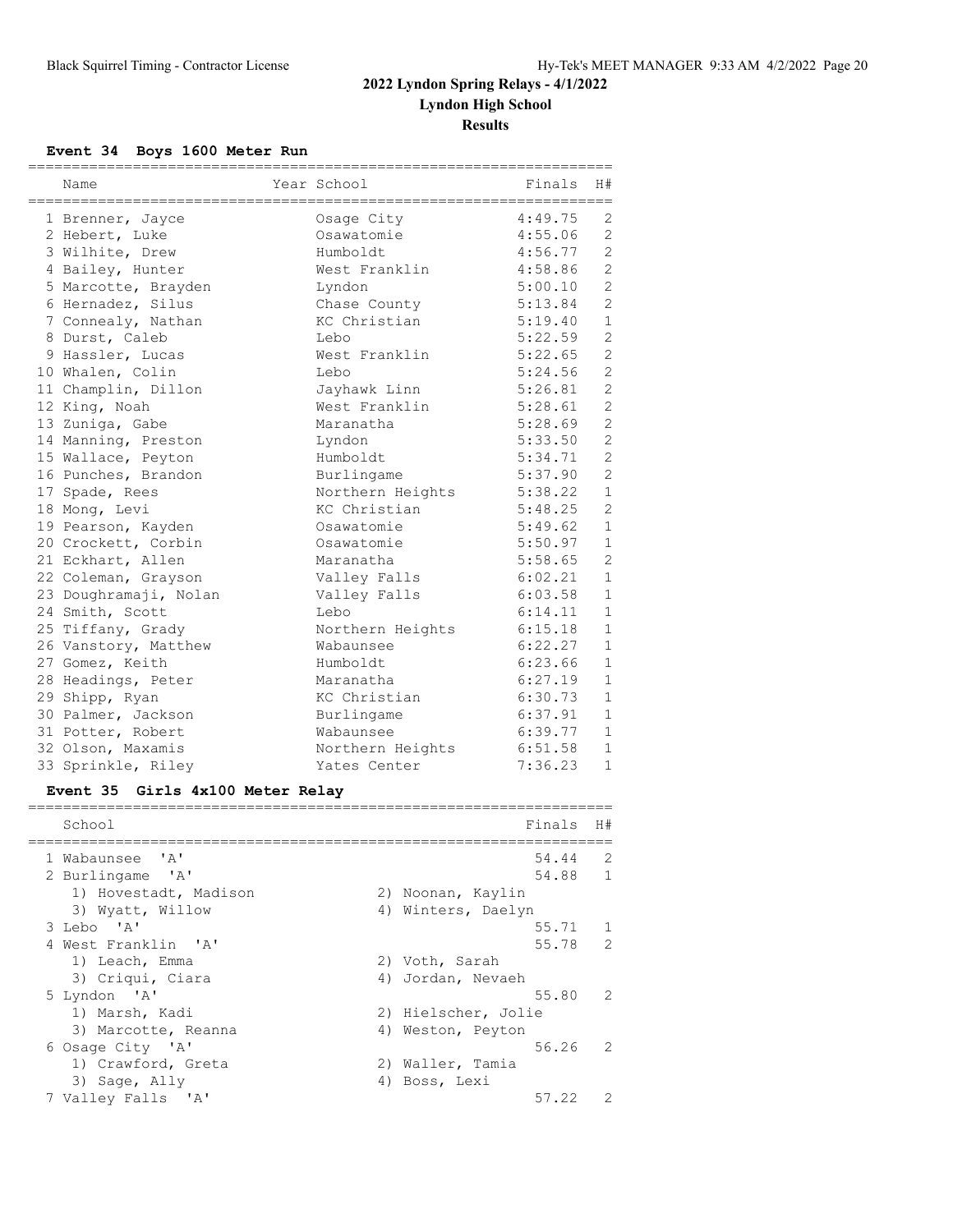# **Lyndon High School**

#### **Results**

#### **....Event 35 Girls 4x100 Meter Relay**

| 1) Miller, Madelyn        | 2) Hager, Gretchen      |
|---------------------------|-------------------------|
| 3) Conner, Maddison       | 4) Yates, Katelynn      |
| 8 KC Christian 'A'        | 57.86 1                 |
| 1) Chan, Katalina         | 2) Boyle, Hayley        |
| 3) Carter, Shakira        | 4) Yoder, Jaiden        |
| 9 Humboldt 'A'            | 59.19<br>2              |
| 1) Wools, Karley          | 2) Haviland, Carsyn     |
| 3) Lassman, Ella          | 4) Hunter, Morgan       |
| 10 Chase County 'A'       | 59.27<br>$\overline{2}$ |
| 1) Rogers, Kinzie         | 2) Koch, Laura          |
| 3) Gerber, Kadence        | 4) Newland, Grace       |
| 11 Osawatomie 'A'         | 59.62<br>- 2            |
| 1) Rosendahl, Nevaeh      | 2) Bass, Kyley          |
| 3) Pearson, Kaily         | 4) Haefele, Alyssa      |
| 12 Heritage Christian 'A' | 59.75 1                 |
| 1) Parr, Elise            | 2) Anderson, Victoria   |
| 3) Wolf, Maddy            | 4) Ferquson, Caelyn     |

===================================================================

#### **Event 36 Boys 4x100 Meter Relay**

School Finals H# =================================================================== 1 Chase County 'A' 31 22 22 23 246.08 25 1) Budke, Mitch 2) Griffin, Brock 3) Francis, Gavyn (4) Kohlmeier, Cal 2 Maranatha 'A' 47.27 2 1) Higginbotham, Blake 2) Chen, Jeffery 3) Dighton, Jonathan (4) Johnston, Cooper 3 Humboldt 'A' 47.49 2 1) Counsil, Drew 2) Jaro, Gavin 3) Kelley, Aden 1988 (4) McGowen, Levi 4 Osage City 'A' 47.71 2 1) Reece, Jess 2) Moon, Kason 3) Boss, Landon 4) White, Logan 5 Burlingame 'A' 48.61 2 1) Zeller, Andrew 2) Middleton, Colby 3) Winters, Dane 19, 1992 Meckman, Matthew 6 Northern Heights 'A' 49.02 1 1) Burton, Wayde 2) Arb, Connor 3) Li, Jack (4) Heins, Braden 7 Jayhawk Linn 'A' 49.51 1 1) Seely, Garrett 2) Broyles, Ryan 3) Carpenter, Kanyon (4) Broyles, Trenton 8 Osawatomie 'A' 49.64 2 1) Berryman, Riley 1982 (2) Mitzner, Jacob 3) Hanysak, Duke  $\begin{array}{ccc} 4 & Hi1l, & Mason \end{array}$  9 KC Christian 'A' 50.55 1 1) Adhiambo, Jahzua 2) Lewis, Fisher 3) Taft, Amil (4) Demall, Derrius 10 Valley Falls 'A' 54.99 2 1) 2) Branam, Dawson 3) Hefty, Josiah 1988 (4) Drinkard, Samuel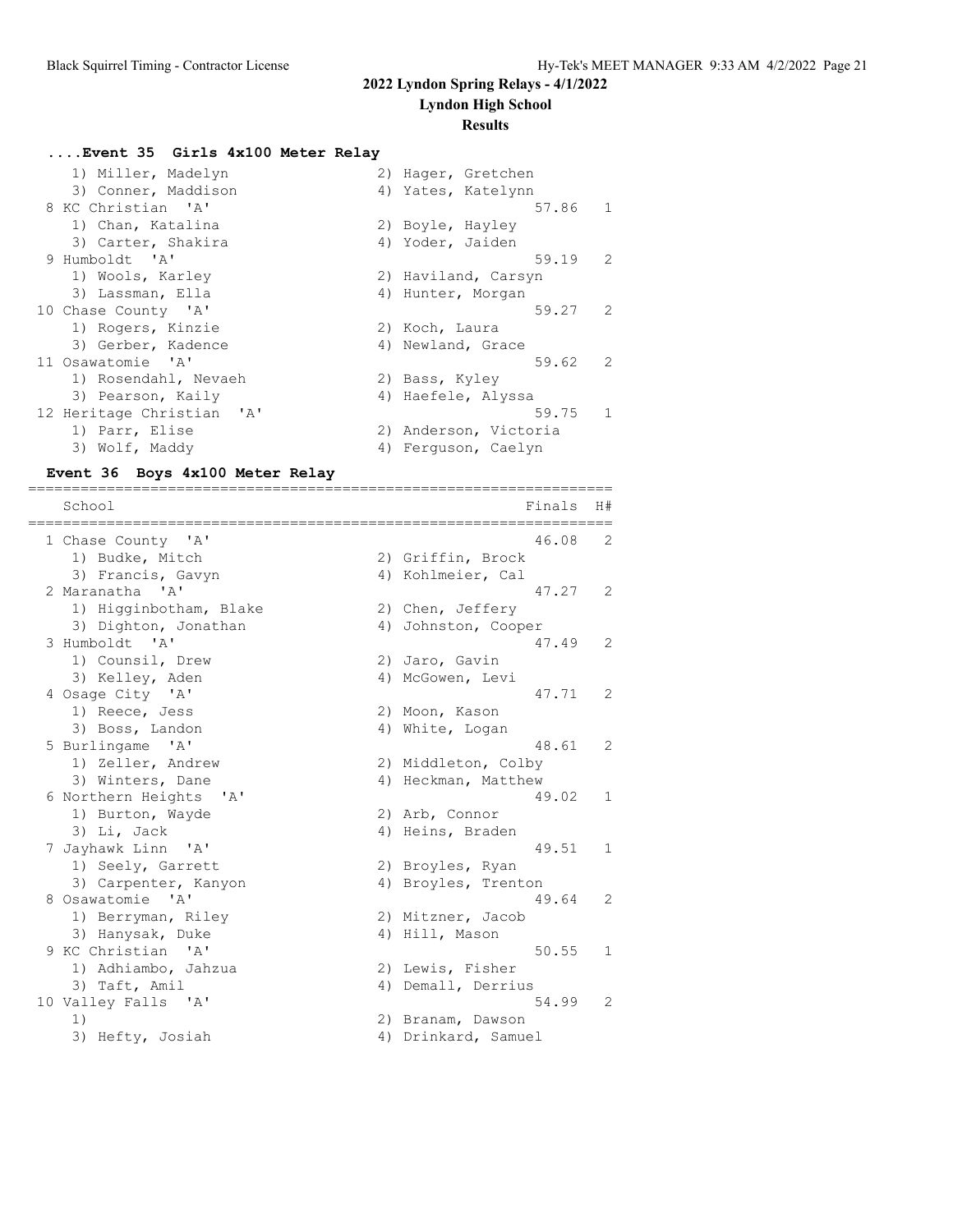# **Lyndon High School**

### **Results**

**Event 37 Girls 4x400 Meter Relay**

| School                                       | Finals                                | H#           |
|----------------------------------------------|---------------------------------------|--------------|
| $^{\prime}$ A $^{\prime}$<br>1 Maranatha     | 4:40.61                               | 2            |
| 1) Favaro, Olivia                            | 2) Wilcox, Cooper                     |              |
| 3) Sramek, Laine                             | 4) Alexander, Sienna                  |              |
| 2 West Franklin 'A'                          | 4:44.34                               | 2            |
| 1) Cameron, Katie                            | 2) Crabtree, Hope                     |              |
| 3) Walter, Mackenzie                         | 4) Judd, Lily                         |              |
| 3 Wabaunsee<br>$\mathsf{A}$                  | 4:46.38                               | 2            |
| 4 Lebo 'A'                                   | 4:50.05                               | 2            |
| 5 Osage City 'A'                             | 4:58.58                               | 2            |
| 1) Sage, Ally                                | 2) Waller, Tamia                      |              |
| 3) Stark, Campbell                           | 4) Boss, Lexi                         |              |
| 6 Valley Falls 'A'                           | 5:04.31                               | 1            |
| 1) Conner, Maddison                          | 2) Hager, Gretchen                    |              |
| 3) Branam, Emma                              | 4) Seymour, Trinity                   |              |
| 7 Jayhawk Linn 'A'                           | 5:08.49                               | $\mathbf{1}$ |
| 1) Thomas, Camryn                            | 2) Schneider, Gia                     |              |
| 3) Gillis, Alieah                            | 4) Cazares, Cynthia                   |              |
| 8 Humboldt 'A'                               | 5:18.26                               | 2            |
| 1) Hunter, Morgan                            | 2) Wools, Karley                      |              |
| 3) Lassman, Ella                             | 4) Heisler, Anna                      |              |
|                                              |                                       |              |
| Boys 4x400 Meter Relay<br><b>Event 38</b>    |                                       |              |
| School                                       | Finals                                | H#           |
| ========================                     |                                       |              |
| 1 Osage City 'A'                             | 3:44.65                               | 2            |
| 1) Reece, Jess                               | 2) Brenner, Jayce                     |              |
| 3) Moon, Kason                               | 4) Gragg, Tyson                       |              |
| 2 Chase County 'A'                           | 3:47.48                               | 2            |
| 1) Budke, Mitch                              | 2) Schroer, Cooper                    |              |
| 3) Kohlmeier, Cal                            | 4) Griffin, Brock                     |              |
| 3 Maranatha 'A'                              | 3:52.32                               | 2            |
| 1) McAleer, Chase                            | 2) Dighton, Jonathan                  |              |
| 3) Johnston, Cooper                          | 4) Chen, Jeffery                      |              |
| 4 Heritage Christian<br>' A'                 | 3:57.71                               | 1            |
| 1) Lewis, Hudson                             | 2) Finke, Landon                      |              |
| 3) Dietz, Biruk                              | 4) Anderson, Evan                     |              |
| 5 KC Christian 'A'                           | 3:58.16                               | 1            |
| 1) Timberlake, Oliver                        | 2) Kammer, Chris                      |              |
| 3) Ko, Ethan                                 | 4) Connealy, Nathan                   |              |
| 6 Lyndon 'A'                                 | 4:01.51                               | 2            |
| 1) Kitselman, Taye                           | 2) Feltner, Elijah                    |              |
| 3) Biggs, Jackson                            | 4) Wirth, Caston                      |              |
| 7 West Franklin<br>$^{\prime}$ A $^{\prime}$ | 4:05.30                               | 2            |
| 1) King, Noah                                | 2) Link, Kale                         |              |
| 3) Evans, Colton                             | 4) Hassler, Nathan                    |              |
| 8 Humboldt<br>' A'                           | 4:11.84                               | 1            |
| 1) Counsil, Drew                             | 2) Johnson, Colton                    |              |
| 3) Wallace, Peyton                           | 4) Shannon, Brigg                     |              |
| 9 Wabaunsee 'A'                              | 4:12.23                               | 1            |
| 10 Jayhawk Linn<br>$^{\prime}$ A $^{\prime}$ | 4:15.03                               | 2            |
| 1) Broyles, Trenton<br>3) Carpenter, Kanyon  | 2) Broyles, Ryan<br>4) Seely, Garrett |              |
|                                              |                                       |              |